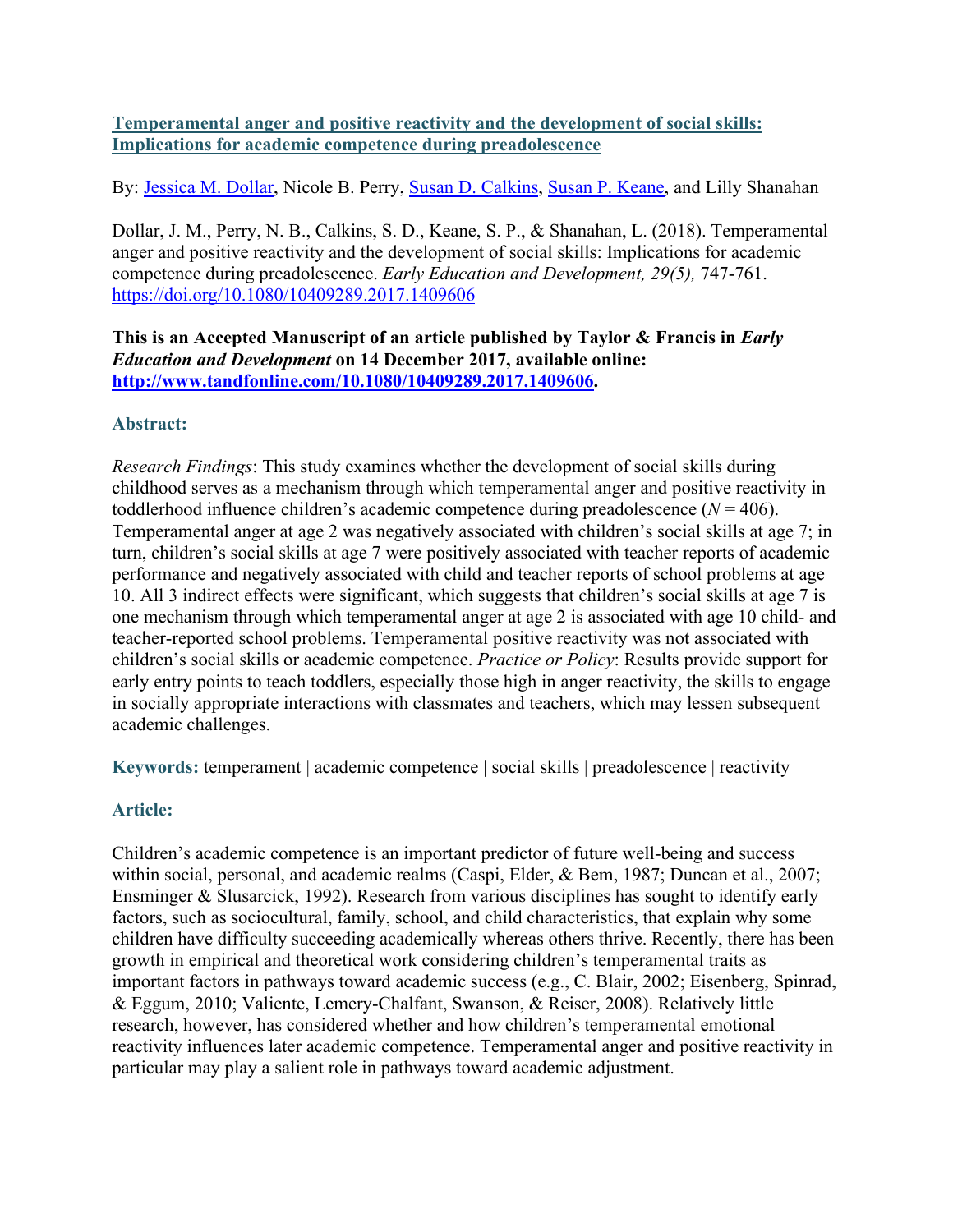Although there are likely multiple pathways toward academic success for children with varying levels of temperamental anger and positive reactivity, we hypothesize that children's development of appropriate social skills is one mechanism through which this association occurs. Specifically, children who experience intense anger may have difficulty developing appropriate social skills because they become too emotionally aroused to gain accurate information from their social environment or because they have fewer peer interactions because of being rejected (e.g., Pope & Bierman, 1999; Rydell, Thorell, & Bohlin, 2007). In turn, poor social skills may hinder the development of supportive peer relationships and dampen children's enthusiasm for school in general, thereby negatively impacting children's academic competencies. However, expressions of positive emotion may facilitate the initiation and regulation of social exchanges with peers (Denham, McKinley, Couchoud, & Holt, 1990; Dougherty, 2006), thereby providing more opportunities to develop appropriate social skills and promoting positive adjustment at school (Pekrun, Goetz, Titz, & Perry, 2002). In the current study, we test whether the development of social skills during childhood is a mechanism through which children's temperamental anger and positive reactivity in toddlerhood influence academic competence during preadolescence.

### **Temperament and academic competence**

*Temperament*, defined as early emerging, relatively stable individual differences in the realms of affectivity, activity level, attention, and self-regulation (Shiner et al., 2012; Stifter & Dollar, 2016), has emerged as an important factor in children's pathways toward academic competence (e.g., Eisenberg et al., 2010; Valiente et al., 2008). Children's temperamental traits may influence their reactions to the school environment, their ability to adhere to the rules and expectations within the classroom, and the quality of their interpersonal relationships with both teachers and peers (C. Blair, 2002; Keogh, 2003; Valiente et al., 2008). Thus, investigating the specific role of these early traits in pathways toward success in the academic environment is important. A significant body of research has emerged highlighting the fact that temperamental effortful control, often discussed as the regulatory (rather than reactivity) component of temperament (Rothbart & Bates, 2006), is associated with children's adaptive academic adjustment, including classroom participation, quality of relationships with teachers, and fewer externalizing behaviors (Graziano, Reavis, Keane, & Calkins, 2007; Kim, Nordling, Yoon, Boldt, & Kochanska, 2013; Valiente et al., 2008). More recently, empirical work has considered aspects of temperamental emotional reactivity, especially negative emotional reactivity, which encompasses the emotions of anger, fear, anticipatory anxiety, sadness, guilt, and discomfort (Rothbart & Bates, 2006), as impacting children's academic competence (Pekrun, 2006; Raver, 2002; Raver, Garner, & Smith-Donald, 2007). It has been suggested, however, that the specific components of negative emotional reactivity (e.g., anger, fear, sadness) may each play specific roles in children's developmental trajectories and thus should be considered separately (Stifter & Dollar, 2016).

We propose that individual differences in children's temperamental anger reactivity are particularly important to consider. Anger reactivity, which often stems from one's goals being blocked or interrupted (Rothbart, Ahadi, & Hershey, 1994), is associated with a range of maladaptive developmental outcomes, including externalizing behavior problems and low social competence (Rothbart & Bates, 2006; Stifter & Dollar, 2016). Although anger reactivity can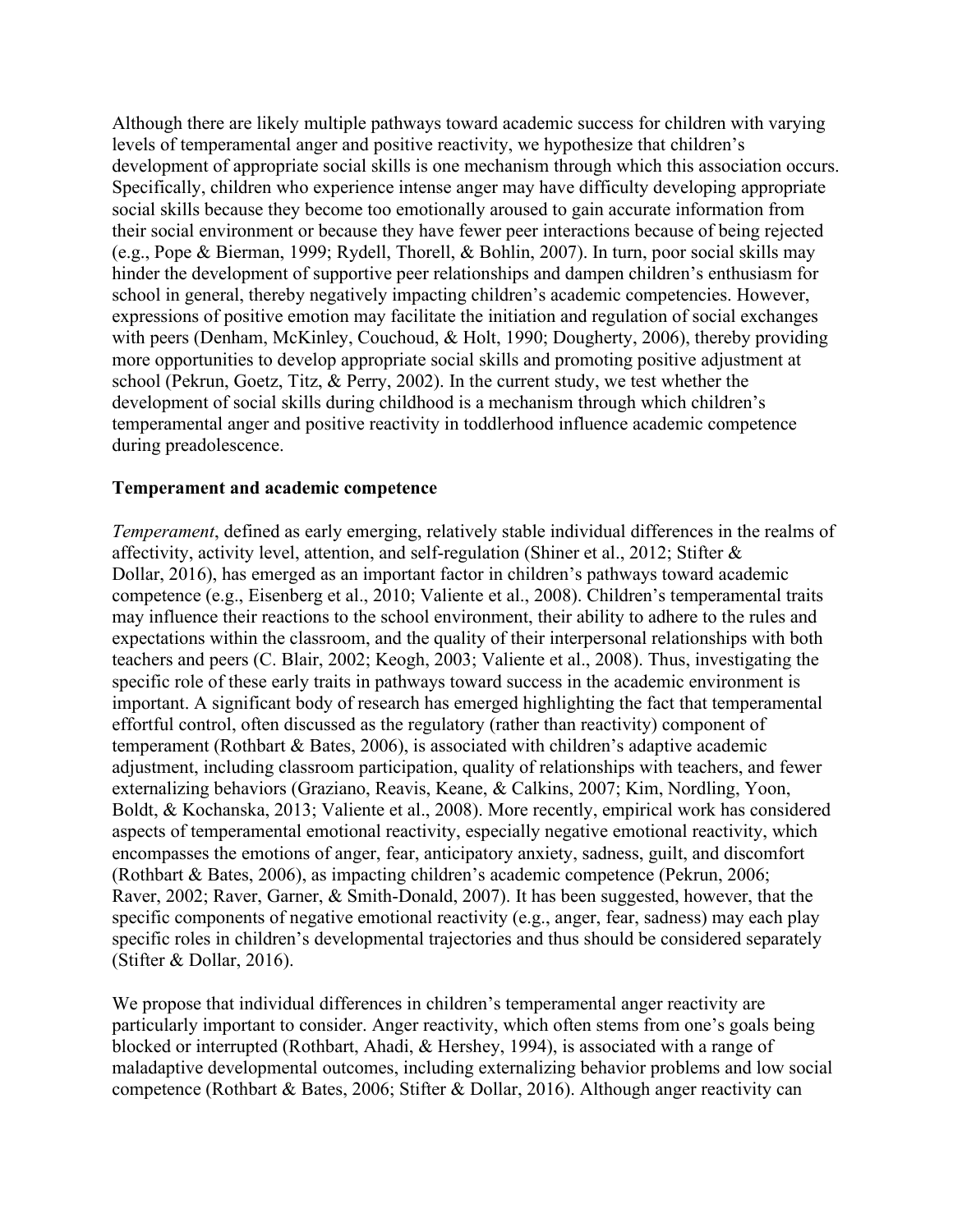serve an adaptive purpose by motivating goal-oriented behavior (Saarni, Mumme, & Campos, 1998), inappropriate intensities or expressions of anger may generate aggressive or socially unsuitable behaviors that negatively influence peer interactions and prevent socially adaptive problem-solving skills (Pope & Bierman, 1999). Furthermore, anger may negatively influence the effort children put into their schoolwork, how much motivation they have to complete academic projects, and how much they enjoy the school environment (Pekrun, 2006; Pekrun, Elliot, & Maier, 2009). For instance, children who experience intense anger when they do not perform well on a task or when dealing with a challenging academic assignment likely have greater difficulties staying engaged or on task. Moreover, anger-prone children may behave aggressively with peers or teachers and therefore have fewer social supports in the classroom, which may make school even more challenging and unenjoyable. Indeed, teachers' reports of children's anger were negatively associated with engagement in kindergarten (Valiente, Swanson, & Lemery-Chalfant, 2012), and teachers' but not parents' reports of Chinese students' anger were associated with a lower grade point average (Zhou, Main, & Wang, 2010).

Although there has been some support for the association between negative emotional reactivity and academic functioning, there is a lack of empirical work considering the role of children's positive reactivity in relation to academic competence. In contrast to anger, positive reactivity, characterized by children's inclination toward experiencing and expressing positive emotions, may relate to positive school adjustment (Pekrun et al., 2002), such as greater academic engagement (Pekrun & Linnenbrink-Garcia, 2012; Reschly, Huebner, Appleton, & Antaramian, 2008). Although not empirically tested with children, it has been suggested that positive emotions may enhance motivation, direct attention toward task performance, and facilitate information processing (Pekrun & Linnenbrink-Garcia, 2012). Moreover, inclinations toward positive reactivity may help children in the development of social relationships with both teachers and peers (Denham, 1998) as well as increase school engagement (Valiente et al., 2012). However, there is also empirical work that has failed to find that positive reactivity is a significant predictor of academic competence (Denham et al., 2012; Diaz et al., 2017; Herndon, Bailey, Shewark, Denham, & Bassett, 2013; Lewis, Huebner, Reschly, & Valois, 2009). Given the lack of empirical inquiry regarding this association, research is needed to better understand the role of early inclinations toward positive emotions in later academic competence.

# **Children's social skills as a potential mechanism**

There has been little empirical work considering the mechanisms that explain the process by which children prone to experiencing anger or positive reactivity develop academic competence or a lack thereof (for an exception with Chinese children, see Zhou et al., 2010). Although there are likely multiple pathways toward academic success for children with varying levels of temperamental anger and positive reactivity, we hypothesize that children's development of appropriate social skills is one important potential mechanism through which this association occurs.

Specifically, children's anger and positive reactivity likely impact opportunities for children to thrive socially. For instance, it would be expected that children who show quick and intense displays of anger around peers may be at a disadvantage in social contexts because they are likely to be rejected by their peers (Pope & Bierman, 1999) and thus have fewer opportunities to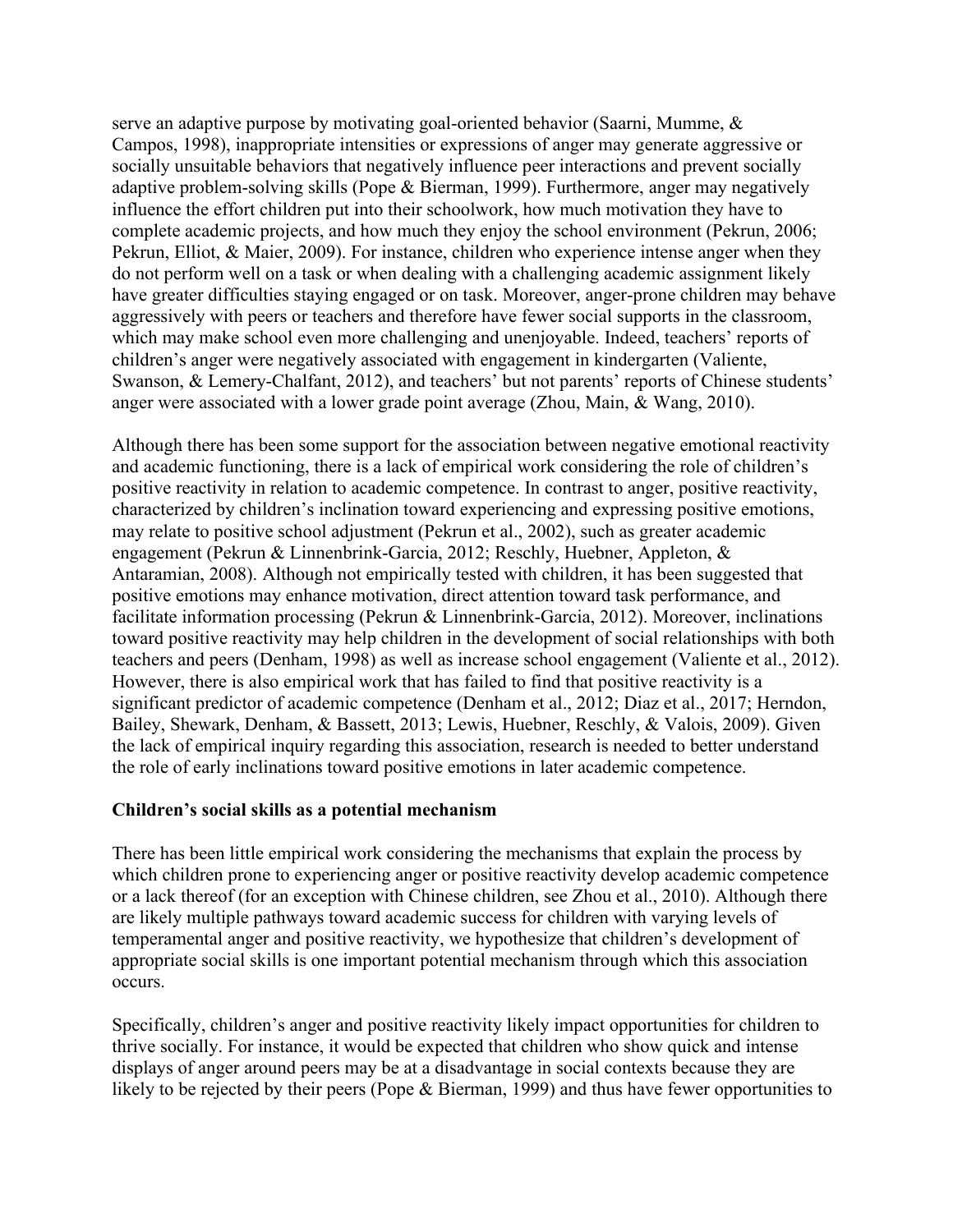interact with peers and learn and practice important social skills. There is a rich history of empirical work highlighting the fact that anger-prone children are at greater risk for social maladjustment, such as lower social skills, qualities of their peer relationships, and popularity (Dougherty, 2006; Eisenberg et al., 1993; Ladd, Birch, & Buhs, 1999; Pianta, Cox, & Snow, 2007; Rydell et al., 2007). This association continues into the school environment, where anger-prone children may face more challenges developing and maintaining relationships in the classroom (Dougherty, 2006; Ladd & Burgess, 2001; Pianta et al., 2007). Thus, social difficulties may create a stressful school environment that makes academic tasks more challenging (Pianta & Stuhlman, 2004; Spilt, Hughes, Wu, & Kwok, 2012).

In contrast, positive reactivity can facilitate the initiation and regulation of social exchanges with peers (Denham et al., 1990; Dougherty, 2006), which may promote more opportunities to learn appropriate social skills. There is some empirical evidence that children prone to experiencing positive emotions are more socially competent, as illustrated by higher peer ratings and prosocial behavior (Parlade et al., 2009; Schultz, Izard, Stapleton, Buckingham-Howes, & Bear, 2009). Children who are accepted by their peers may be more likely to experience and learn from classroom activities that promote learning and exposure to educational materials (Welsh, Parke, Widaman, & O'Neil, 2001). These children may also like school better and therefore may be more motivated to engage in classroom learning (Buhs, Ladd, & Herald, 2006). It is also possible that socially skilled children are more likely to request and receive assistance from peers and teachers on challenging academic tasks. Thus, it may be that more positive children will display more appropriate social skills in the school environment, which in turn will promote their academic competence.

Indeed, there is a vast history of research highlighting the importance of social competence as an indicator of adjustment across a variety of realms (Hubbard & Coie, 1994; Ladd, 1999; Rubin, Bukowki, & Parker, 2006), including academic competence (e.g., Wentzel, Baker, & Russell, 2009). To date, most research considering the role of social abilities in relation to academic competence has focused on the broad construct of social competence. It is important to note, though, that there are multiple aspects of social competence, including social skills, peer status/acceptance, and friendship quality, and examining specific aspects of social competence may aid in understanding the specificity of this association across development.

Social skills are thought to be the first aspect of social competence to develop (e.g., Robinson, Zahn-Waxler, & Emde, 1994) and increase in frequency and sophistication with school entry (Eisenberg, Fabes, & Spinrad, 2006). Examples of socially skilled behaviors include being able to respond in an appropriate manner to situations that are both high and low in conflict, sharing and cooperating, appropriately asserting oneself, and helping others (Gresham & Elliot, 1990; Rose-Krasnor & Denham, 2009). Thus, an inability to behave in a socially acceptable and skilled manner in particular could have long-term academic implications. Children who learn appropriate social skills, and therefore are better able to navigate through social situations in school, are more likely to start off the school experience on better footing and continue to benefit from these social skills and experiences as they progress through the elementary school years. Thus, these children likely develop better social relationships that provide emotional and social resources and in turn may perform at a higher level in the academic environment.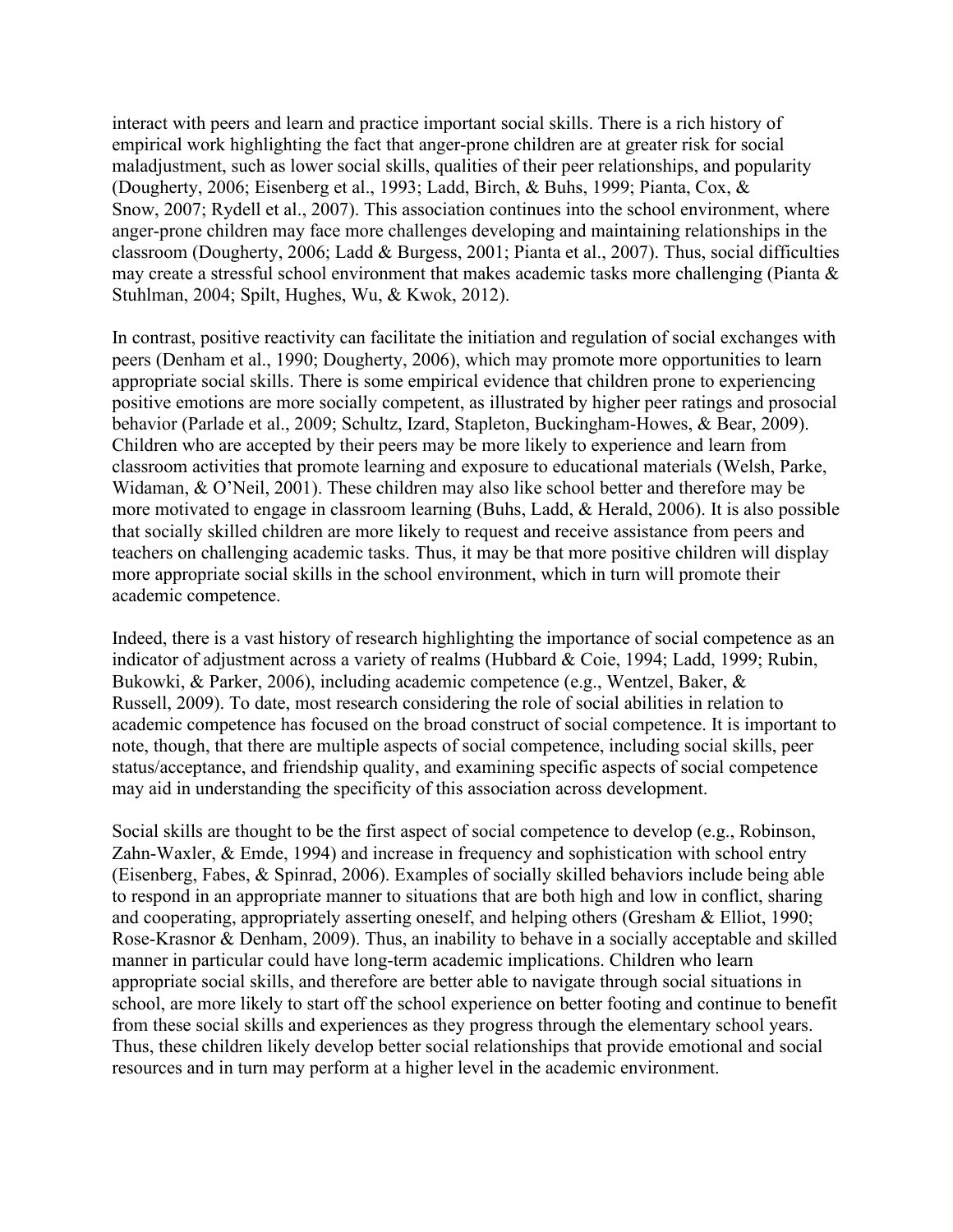# **The current study**

The existing literature highlights the need for empirical work to consider the role of temperamental anger and positive reactivity in pathways toward children's academic competence as well as a potential mechanism, children's social skills, that underlies this association. Specifically, children with high levels of anger may have difficulty developing appropriate social skills and thus may encounter more social challenges in the school context; in turn, lower social skills may negatively impact children's academic competencies. In contrast, children prone to experiencing positive reactivity may be more likely to develop social skills and thus do better in the academic environment. We chose to measure children's social skills in middle childhood because it is a period of significant social transitions when children enter the formal school environment, become more active members of social groups, and establish friendships. We hypothesized that an inability to behave in a socially appropriate and skilled manner by this point in early development could have long-term academic implications.

The first aim of the study was to assess whether toddlers' temperamental anger and positive reactivity are associated with children's social skills in childhood. The second aim of the study was to assess whether children's social skills in early childhood predict academic competence in preadolescence, as rated by both children and their teachers. The third aim of this study was to examine whether the development of appropriate social skills during early childhood is a mechanism through which temperamental anger and positive reactivity in toddlerhood influence children's academic competence during preadolescence. We hypothesized that toddler anger reactivity at age 2 would be associated with lower social skills at age 7, and in turn lower social skills at age 7 would be associated with both teacher and child reports of lower academic competence at age 10. We also hypothesized that toddler positive reactivity would be associated with increased social skills at age 7, and in turn greater social skills at age 7 would be associated with teacher and child reports of academic competence at age 10.

# **Method**

# Participants

This study utilized data from three cohorts of children who are part of an ongoing longitudinal study of social and emotional development. The goal for recruitment was to obtain a sample of children who were at risk for developing future externalizing behavior problems and who were representative of the surrounding community in terms of race and socioeconomic status (SES). All cohorts were recruited through child day care centers; the county health department; and the local Women, Infants, and Children program. Potential participants for Cohorts 1 and 2 were recruited at 2 years of age (Cohort 1: 1994–1996 and Cohort 2: 2000–2001) and screened using the Child Behavior Checklist 2–3 (Achenbach, 1992), completed by the mother, in order to oversample for externalizing behavior problems. Children were identified as being at risk for future externalizing behaviors if they received an externalizing *T* score of 60 or more. Efforts were made to obtain approximately equal numbers of boys and girls. This recruitment effort resulted in a total of 307 children. Cohort 3 was initially recruited when infants were 6 months of age (in 1998) for their level of frustration, based on laboratory observation and parent report, and were followed through the toddler period (see Calkins, Dedmon, Gill, Lomax, & Johnson, 2002,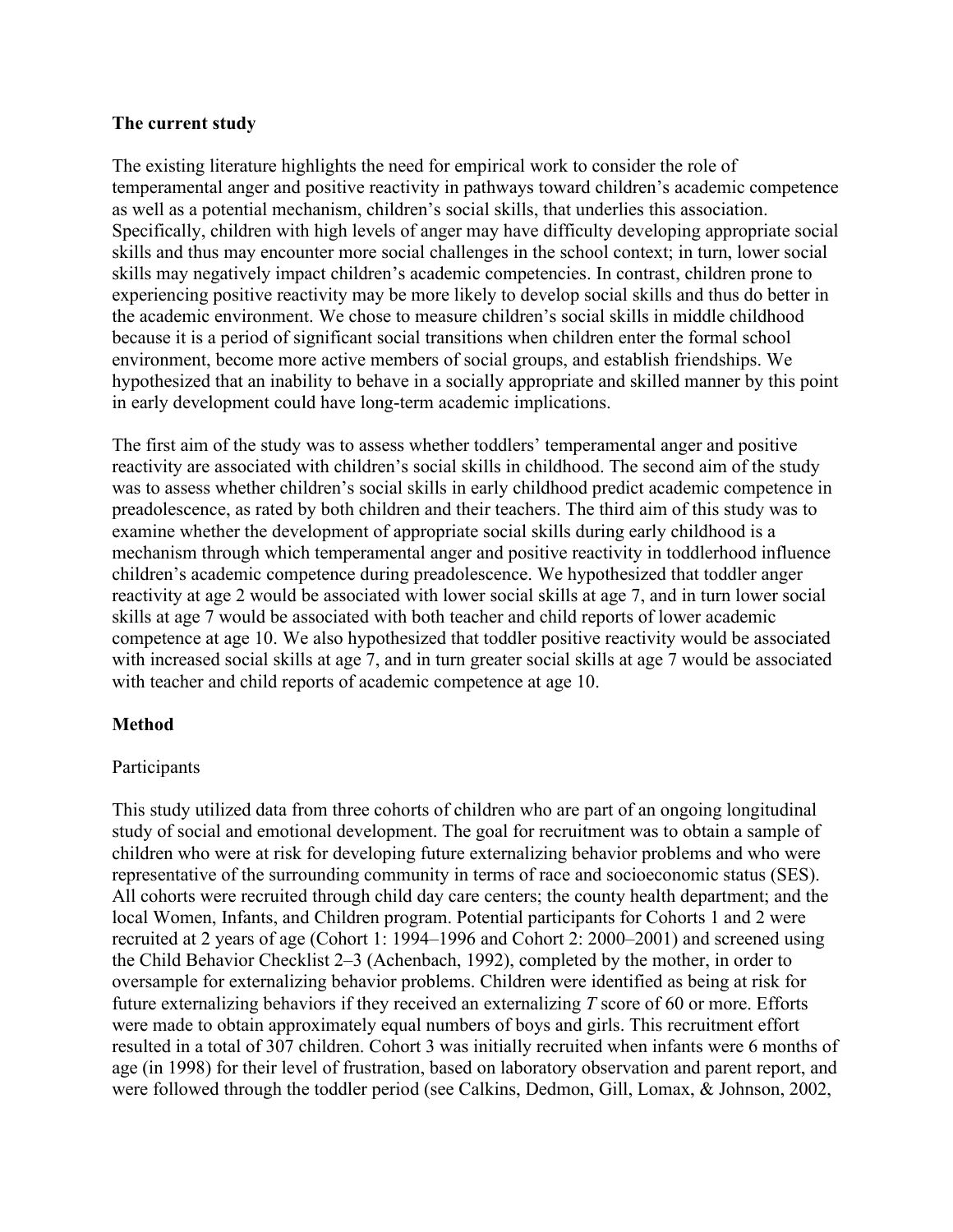for more information). Children from Cohort 3 whose mothers completed the Child Behavior Checklist at 2 years of age  $(N = 140)$  were then included in the larger study. Of the entire sample (*N* = 447), 37% of children were identified as being at risk for future externalizing problems at age 2. There were no significant demographic differences between cohorts with regard to gender, race, or 2-year SES: gender,  $\chi^2(2, N = 447) = 0.63$ ,  $p = .73$ ; race,  $\chi^2(2, N = 447) = 1.13$ ,  $p = .57$ ; 2-year SES, *F*(2, 444) = 0.53, *p* = .59.

Of the 447 originally selected participants, six were dropped because they did not participate in any data collection at 2 years old. An additional 12 families participated at recruitment, did not participate at 2 years, but did participate at later years. Finally, four participants were dropped because of developmental delay, which resulted in 425 participants total at the 2-year assessment. At age 7, 350 families participated. There were no significant differences between families who did and did not participate in terms of gender, race, or 2-year externalizing *T* score: gender,  $\chi^2(1, N = 447) = 2.12, p = .15$ ; race,  $\chi^2(3, N = 447) = 0.19, p = .67$ ; 2-year externalizing *T* score,  $t(445) = 1.30$ ,  $p = .19$ . Families with a lower 2-year SES were less likely to participate in the 7-year assessment,  $t(432) = -2.61$ ,  $p < .01$ . At age 10, 357 families participated. No significant differences were noted between families who did and did not participate in the 10 year assessment in terms of child gender, race, 2-year SES, or 2-year externalizing *T* score: child gender,  $\chi^2(1, N = 447) = 3.31$ ,  $p = .07$ ; race,  $\chi^2(3, N = 447) = 3.12$ ,  $p = .08$ ; 2-year SES,  $t(432) =$ 0.02,  $p = .98$ ; 2-year externalizing *T* score,  $t(445) = -0.11$ ,  $p = .91$ .

The sample for the current study included 406 children (53% girls, 47% boys) who had available data at the 2-, 7-, or 10-year assessment. A total of 67% of the sample was Euro-American, 27% was African American, and 4% was biracial; 2% identified as "other." Families were economically diverse based on Hollingshead (1975) scores at the 2-year assessment, with a range from 14 to 66 ( $M = 39.49$ ,  $SD = 11.13$ ), and thus represented families from each social stratum typically captured by this scale. Hollingshead scores that range from 40 to 54 reflect minor professional and technical occupations considered to be representative of middle class.

# Procedures

Children and their mothers participated in an ongoing longitudinal study beginning at age 2. When children were 2 years old, they came to the laboratory with their mothers, and as part of that visit mothers reported on their child's temperamental traits. When children were 7 years old, teachers reported on the children's social and psychological functioning. At 10 years of age, both teachers and children reported on children's academic productivity and school problems. Only the measures relevant to the current study are reported here.

# Measures

# Temperamental anger and positive reactivity

Temperamental anger and positive reactivity were assessed through maternal report on the Toddler Behavior Assessment Questionnaire (Goldsmith, 1996). This widely used measure uses 108 items to assess mothers' reports of toddlers' temperament-related behavior at 2 years of age. Items are rated on a 7-point scale (1 = *never* to 7 = *always*). The measure includes five subscales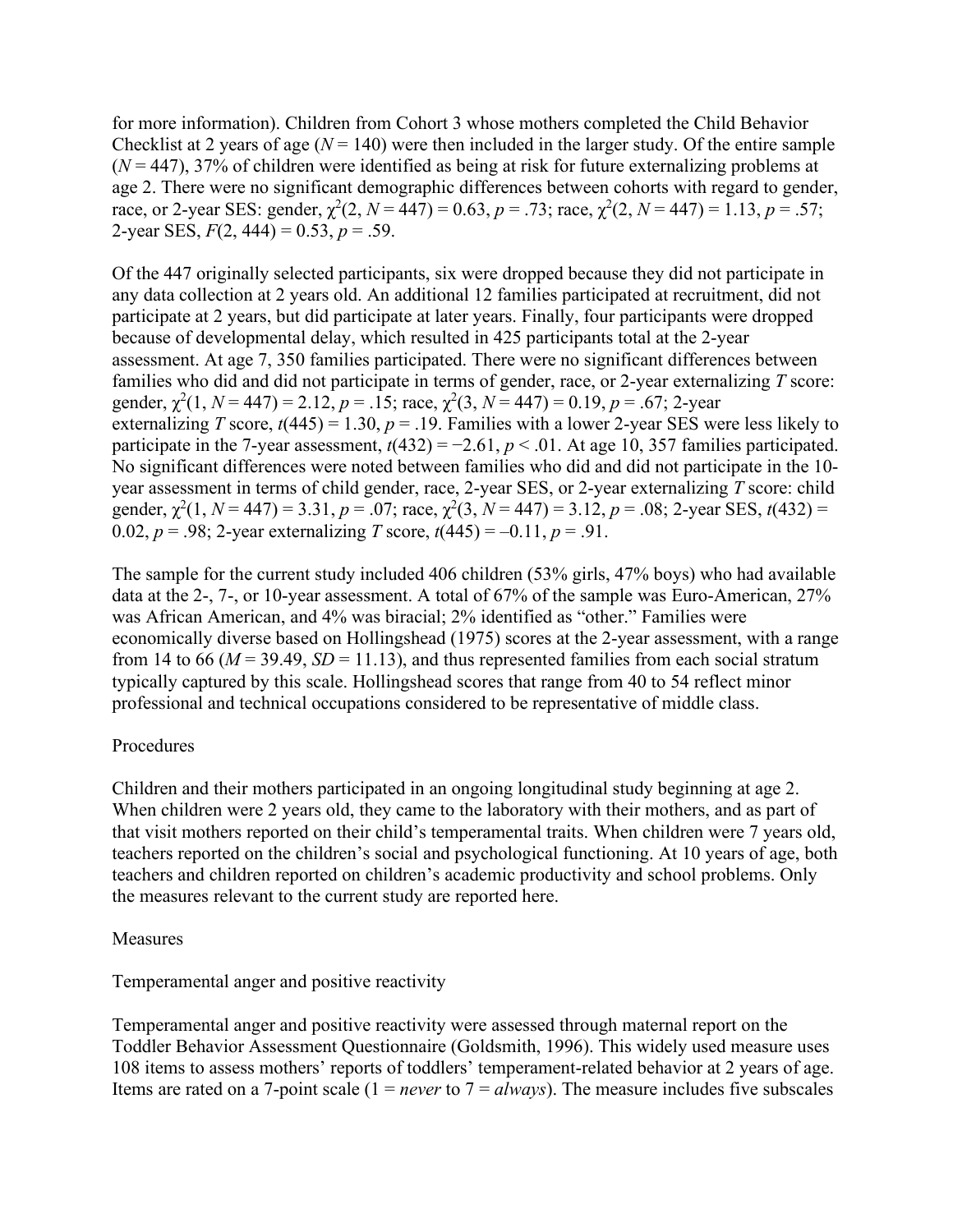that assess Activity Level, Anger, Fear, Pleasure, and Interest/Persistence. Most internal consistency measures exceeded .80 for each scale in the initial measure validation (Goldsmith, 1996). In addition, Goldsmith (1996) documented interrater reliability of the instrument and convergence with other temperament measures. The Anger subscale (28 items;  $\alpha$  = .92) and Pleasure subscale (19 items;  $\alpha$  = .83) were utilized in the current study as measures of toddlers' anger and positive reactivity.

### Social skills

Children's social skills were measured through teacher report using the elementary version of the Social Skills Rating System (SSRS-T; Gresham & Elliott, 1990). This measure assesses teachers' perceptions of children's skills and abilities by having teachers rate how often certain behaviors occur ( $0 = never$  to  $2 = very$  *often*) or where students' behaviors fall in relation to those of their classmates ( $1 =$ *lowest 10%* to  $5 =$ *highest 10%*). The measure includes items such as "invites" others to join in activities" and "receives criticism well." This measure includes the subscales of Social skills, Problem behavior, and Academic Competence. The SSRS-T is considered a reliable and valid measure of children's social skills, problem behaviors, and academic competence (Demaray, Ruffalo, Carlson, & Busse, 1995; DiPerna & Elliott, 1999). Criterionrelated validity for the teacher form has been shown using the Social Behavior Assessment (Stephens, 1978), the Child Behavior Checklist—Teacher Report Form (Achenbach & Edelbrock, 1983), and the Harter Teacher Rating Scale (Harter, 1985). The Social Skills Scale (40 items;  $\alpha$  = .82) is composed of a mean composite of the Assertion, Cooperation, Responsibility, and Self-control subscales and was used as the measure of children's social skills in the current study .

#### School problems

At 10 years of age, children and their fifth-grade teachers completed the Behavior Assessment Scale for Children–2 (BASC-2; Reynolds & Kamphaus, 2004). Children completed the Self-Report of Personality child version (8–11) of the BASC-2 (Reynolds & Kamphaus, 2004). This measure includes 139 items assessing children's behavior, emotions, and personality. There are true/false questions and scale items rated on a 4-point scale (0 = *never* to 3 = *almost always*). Teachers completed the Teacher Rating Scale child version (6–11) of the BASC-2 (Reynolds & Kamphaus, 2004). The Teacher Rating Scale includes 139 items that assesses adaptive and maladaptive behavior that children exhibit in the school setting. Each question uses the same scale  $(0 = never to 3 = almost always)$ . Both versions of the BASC-2 assess children's behavioral, psychological, and school functioning. For the current study, we utilized the School Problems sum indices of combined sex *t* scores for both the child report (14 items;  $\alpha$  = .89) and teacher report (15 items;  $\alpha = .93$ ). The School Problems index is composed of the Attention Problems (i.e., how well or not well a child is able to listen and pay attention to important stimuli and how well the child can sustain his or her attention) and Learning Problems (i.e., how well a child is functioning in school with class assignments and overall comprehension of the material) subscales. The School Problems *t* scores on both versions of the BASC-2 show high external reliability and validity (Reynolds & Kamphaus, 2004). Note that although a portion of this sample of children was oversampled for externalizing behavior problems at age 2, by age 10 the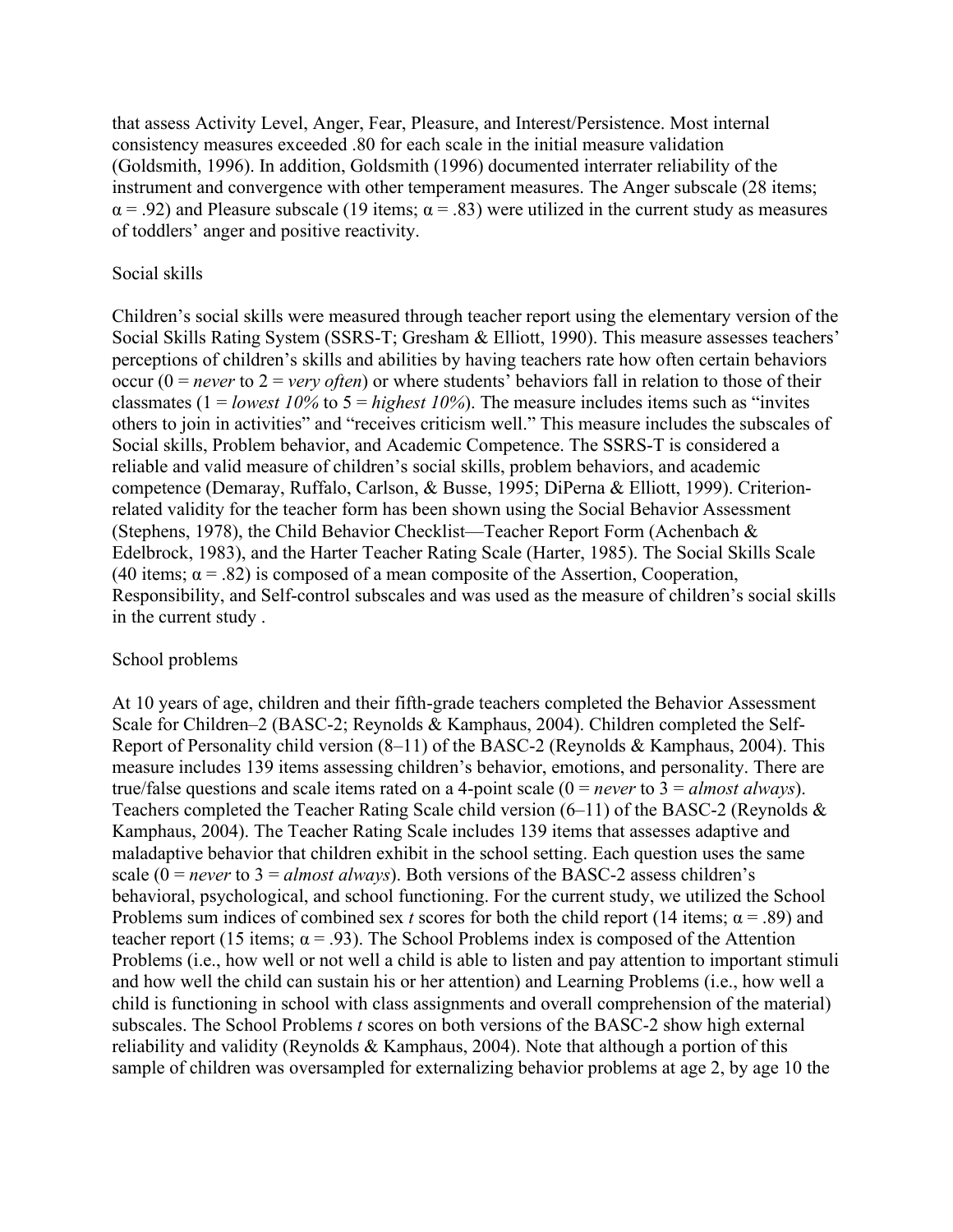sample represented a relatively normative sample of children. For instance, at age 10 approximately 7% of the sample reported clinical levels of school problems.

# Academic competence

Academic competence was assessed by teacher report of children's behaviors when they were 10 years old on the SSRS-T (Gresham & Elliott, 1990). As part of this measure, teachers were asked to report where students' behaviors fell in relation to those of their classmates (1 = *lowest 10%* to 5 = *highest 10%*) for a range of academic-related behaviors (e.g., "Compared with other children in my classroom, the overall academic performance of this child is …," "This child's overall motivation to succeed academically is ...," "Compared with other children in my classroom this child's intellectual functioning is …"). The Academic Competence scale is composed of nine items and had adequate reliability ( $\alpha = .89$ ).

# **Results**

Descriptive statistics and correlations for primary study variables are presented in Table 1. As expected, temperamental anger at age 2 was negatively correlated with children's social skills at age 7; age 7 social skills were positively correlated with academic competence and negatively associated with school problems (both child and teacher report) at age 10. Contrary to expectations, temperamental positive reactivity was not significantly associated with social skills or academic competence. Child-reported and teacher-reported outcome variables at age 10 were significantly associated with one another. A path analysis was completed to examine the associations between children's temperamental anger and positive reactivity in toddlerhood, children's social skills in childhood, and children's academic competence in preadolescence. Mplus (Version 7; Muthén & Muthén, 2012) was used to conduct the analyses, and full information maximum likelihood estimation was used to handle missing data. Given that child sex was correlated with temperamental anger, children's social skills, and academic competence and that race was correlated with temperamental anger, child sex and race were included as covariates in the model.

| <b>Variable</b>                     |           | 2      | 3         | 4         | 5        | 6     |
|-------------------------------------|-----------|--------|-----------|-----------|----------|-------|
| 1. Anger reactivity, age 2          |           |        |           |           |          |       |
| 2. Positive reactivity, age 2       | .01       |        |           |           |          |       |
| 3. Social skills, age 7             | $-.22**$  | .03    |           |           |          |       |
| 4. Academic competence (TR), age 10 | $-.21***$ | $-.02$ | $.37***$  |           |          |       |
| 5. School problems $(CR)$ , age 10  | .11       | $-.05$ | $-.34***$ | $-29***$  |          |       |
| $6.$ School problems (TR), age 10   | 25***     | $-.03$ | $-.45***$ | $-.67***$ | $.31***$ |       |
| M                                   | 3.96      | 5.43   | 1.39      | 3.90      | 50.87    | 47.83 |
| Min                                 | 1.65      | 2.79   | 0.33      | 1.11      | 38.00    | 37.00 |
| Max                                 | 6.43      | 6.84   | 1.93      | 5.00      | 90.00    | 73.00 |
| <b>SD</b>                           | 0.88      | 0.64   | 0.31      | 0.89      | 11.39    | 8.91  |
| $\boldsymbol{N}$                    | 347       | 347    | 220       | 277       | 271      | 287   |

**Table 1.** Descriptive statistics and correlations between model variables.

*Note*. TR = teacher report;  $CR = child self-report$ .

\*\**p* < .01, \*\*\**p* < .001.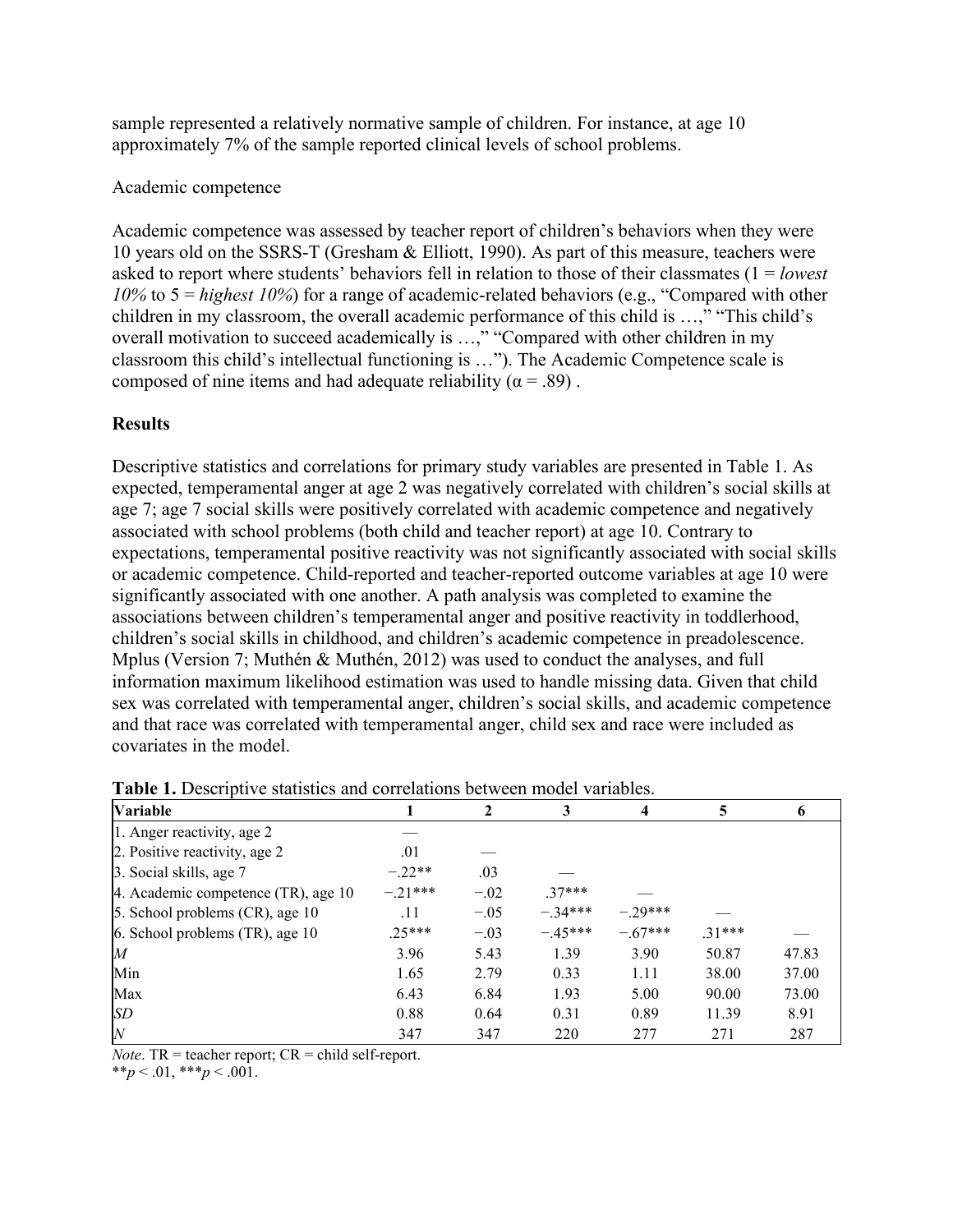We assessed model fit by examining the comparative fit index (CFI; Marsh & Hau, 2007), the standardized root-mean-square residual (SRMR), and the root mean square error of approximation (RMSEA; Cole & Maxwell, 2003). CFI values close to or greater than .95 indicate good model fit, RMSEA values less than .06 indicate good model fit, and SRMR values less than or equal to .08 indicate good model fit (Hu & Bentler, 1999). Based on these criteria, the hypothesized model was an excellent fit to the data,  $\chi^2(27, N = 406) = 408.73, p = .00,$  $CFI = .99$ , SRMR = .03, RMSEA = .02 (confidence interval [.01, .07]; standardized coefficients are presented in Figure 1).



Model Fit:  $\chi^2$  (27, N = 406) = 408.73, p = .00, CFI = .99, RMSEA = .02 [CI = .01, .07]

**Figure 1.** Standardized estimates and model fit. Child sex and race were used as covariates but are not depicted here. CFI = comparative fit index; RMSEA = root mean square error of approximation; CI = confidence interval.  $\binom{*}{p}$  < .05.  $\binom{**}{p}$  < .01.  $\binom{**}{p}$  < .001.

Results indicated that temperamental anger at age 2 was positively associated with teacherreported school problems and negatively associated with teacher-reported academic competence (for standardized estimates, see Figure 1). In addition, temperamental anger at age 2 was negatively associated with teacher reports of social skills at age 7 (see Figure 1), which suggests that toddlers who were more anger prone were less likely to have developed appropriate social skills by the early elementary school years. Temperamental positive reactivity at age 2 was not significantly associated with either age 7 social skills or age 10 academic competence variables. We also assessed whether children's social skills during childhood predicted both teacher and child reports of academic competence in preadolescence. Results indicated that children's social skills at age 7 were negatively associated with child- and teacher-reported school problems and were positively associated with teacher-reported academic competence at age 10 (see Figure 1). These findings suggest that children with greater social skills in childhood were less likely to have self- or teacher-reported problems in school. Furthermore, children with greater social skills were more likely to be rated by their teachers as being academically competent by being rated as performing at a high level academically and intellectually, being motivated, and behaving appropriately in the classroom.

The final aim of this study was to examine whether the development of appropriate social skills during childhood is a mechanism through which temperamental anger and positive reactivity in toddlerhood influence children's academic competence during preadolescence. We used a bias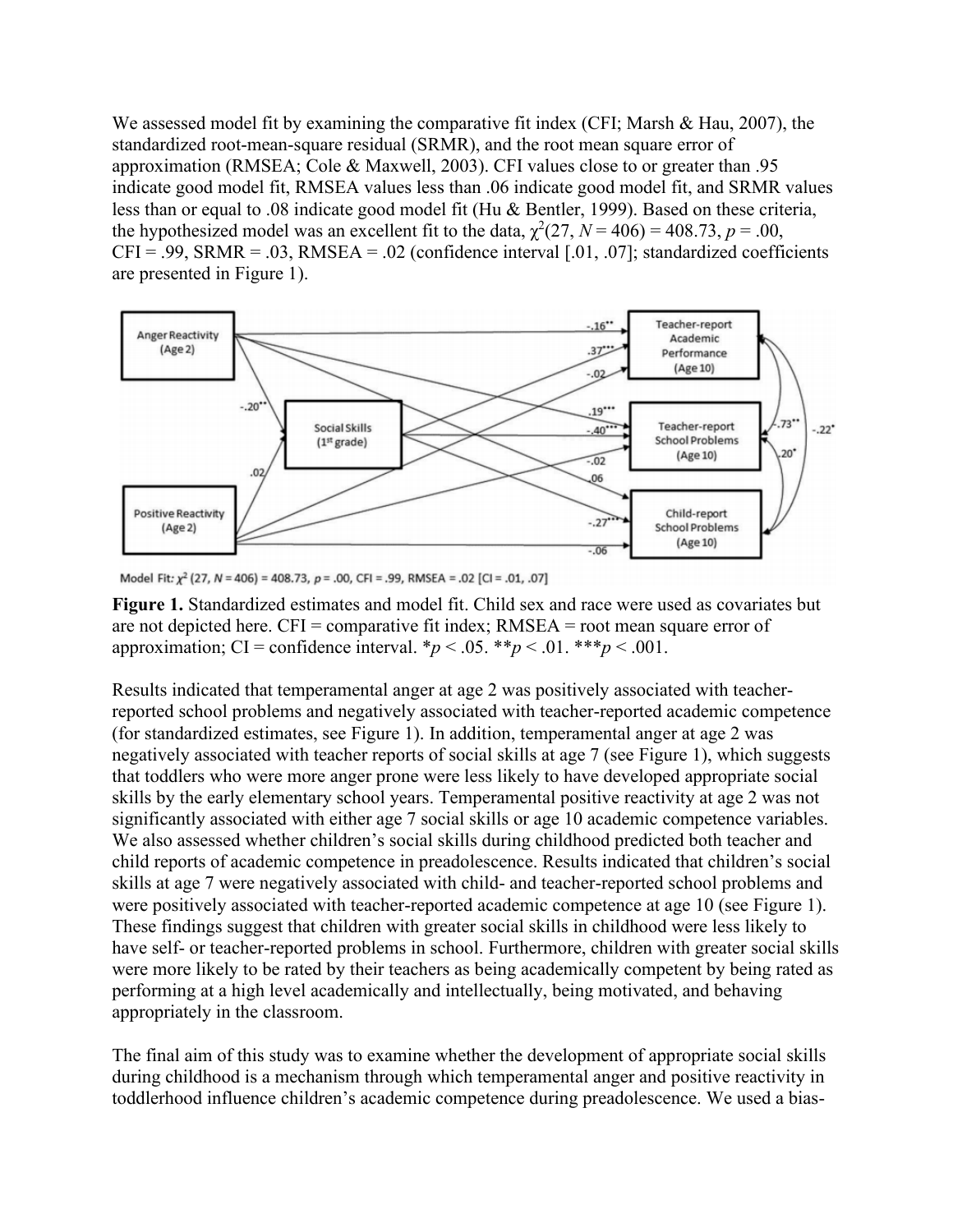corrected bootstrapping procedure (10,000 draws) to test the indirect effect of temperamental anger/positive reactivity in toddlerhood on academic competence and school problems in preadolescence through children's social skills. This approach has been shown to generate the most accurate confidence intervals for indirect effects, reducing Type I error rates and increasing power over other similar tests (MacKinnon, Lockwood, & Williams, 2004). The indirect effect from temperamental anger at age 2 to each of the age 10 outcome variables was significant via children's social skills at age 7 (see Table 2 for unstandardized estimates of indirect effects). These findings indicate that temperamental anger in toddlerhood was associated with teacherand child-reported school problems and teacher-reported academic competence in preadolescence through its association with children's ability to behave in a socially skilled manner in childhood. The indirect effect from temperamental positive reactivity at age 2 to each of the age 10 outcome variables was nonsignificant via children's social skills at age 7.

| <b>Table 2.</b> Unstandardized estimates of indirect effects, standard errors, and 95% bias-corrected |  |  |  |
|-------------------------------------------------------------------------------------------------------|--|--|--|
| bootstrap confidence intervals.                                                                       |  |  |  |

|                                                                                                                                                                                                                                   |                 |                          | <b>Confidence Interval</b> |              |
|-----------------------------------------------------------------------------------------------------------------------------------------------------------------------------------------------------------------------------------|-----------------|--------------------------|----------------------------|--------------|
| Path                                                                                                                                                                                                                              | <b>Estimate</b> | <b>SE</b>                | Lower                      | <b>Upper</b> |
| Ang (2y) $\rightarrow$ SS (7y) $\rightarrow$ T academic performance (10y)                                                                                                                                                         | $-0.07$         | .03                      | $-0.14$                    | $-0.02$      |
| Ang $(2y) \rightarrow SS (7y) \rightarrow C$ school problems (10y)                                                                                                                                                                | 1.22            | .65                      | 0.27                       | 2.88         |
| $\text{Ang } (2y) \rightarrow \text{SS } (7y) \rightarrow \text{T}$ school problems (10y)                                                                                                                                         | 0.81            | .31                      | 0.25                       | 1.48         |
| $\mathbf{r}$ , and the contract of the contract of the contract of the contract of the contract of the contract of the contract of the contract of the contract of the contract of the contract of the contract of the contract o |                 | $\overline{\phantom{0}}$ |                            |              |

*Note*. Ang = parent-reported anger;  $2y = age \, 2$ ; SS = teacher-reported social skills;  $7y = age \, 7$ ; T = teacher report;  $10y = age 10$ ;  $C = child report$ .

# **Discussion**

Extensive theoretical and empirical work has sought to identify early factors that explain variations in children's pathways toward academic success. Children's early temperamental traits have emerged as important child characteristics that may explain why some children are highly successful in the academic environment whereas others have greater difficulty. Although there has been growth in empirical work considering whether and how temperamental negative emotional reactivity influences pathways toward academic competence, there is evidence that specific negative emotions (e.g., anger, fear, sadness) play distinct roles in children's developmental trajectories (Stifter & Dollar, 2016); we hypothesized that anger in particular is an important negative emotion to consider in this association. Moreover, there is a lack of empirical work examining the role of children's positive reactivity in later academic competence, and the limited findings are mixed (e.g., Diaz et al., 2017; Linnenbrink, 2007), thus warranting additional empirical investigation.

The specific mechanisms that underlie the association between children's early anger and positive reactivity and later academic adjustment are also largely unclear. We hypothesized that children's development of social skills would be one mechanism through which these associations occur. For instance, children with high levels of anger may have trouble developing appropriate social skills and therefore have greater difficulty interacting with peers and building positive and supportive relationships; thus, lower social skills may negatively impact children's subsequent academic competencies. Children prone to experiencing positive emotions may be more likely to develop appropriate social skills that in turn may facilitate academic competence. To fill these gaps in the literature, the current study examined the development of social skills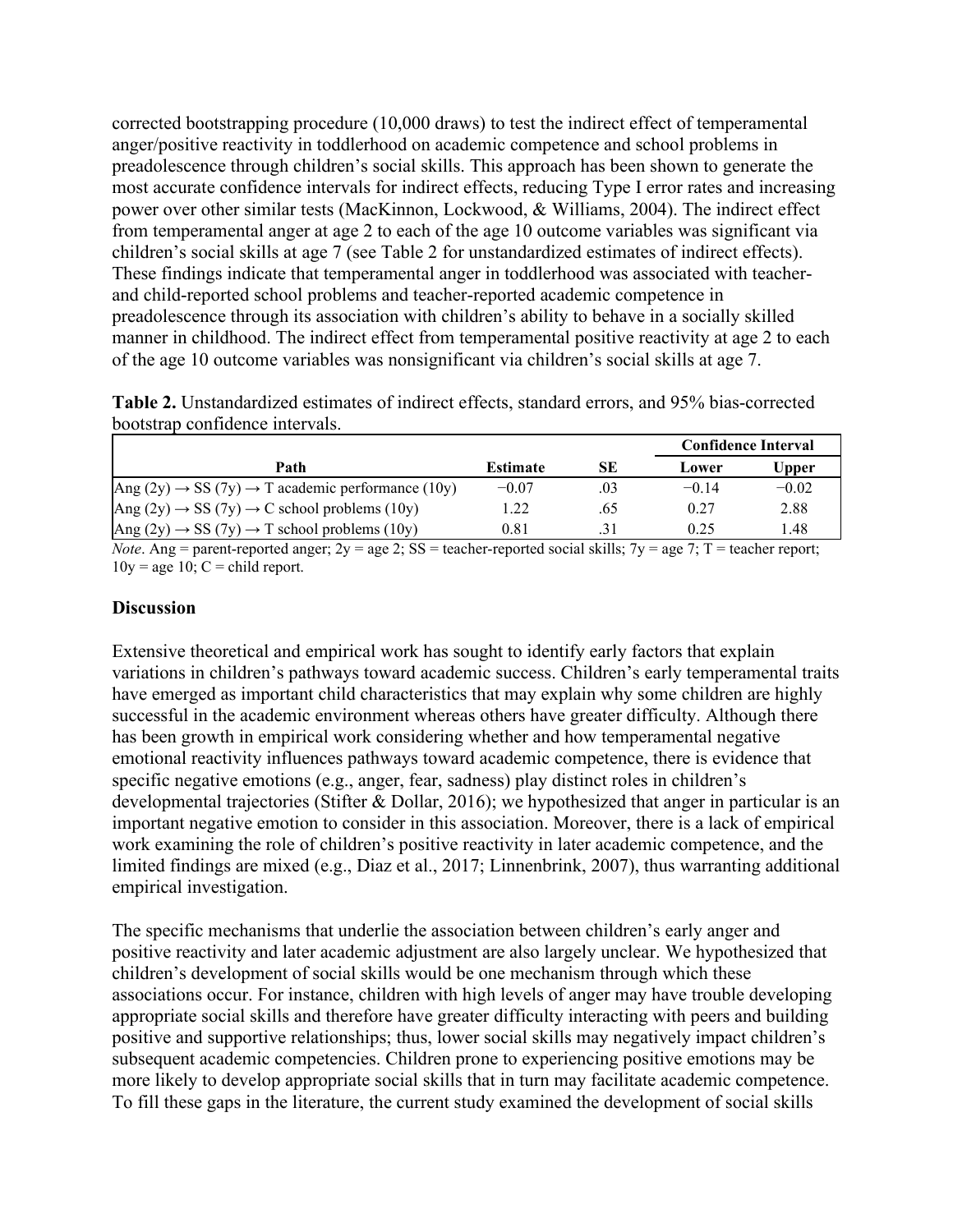during childhood as a mechanism through which temperamental anger and positive reactivity in toddlerhood influence children's academic competence during preadolescence.

As hypothesized, children who were rated as high in anger reactivity in toddlerhood by their mothers were rated as having greater school problems and lower academic competence by themselves and their fifth-grade teachers. Although there is a vast literature showing that angerprone children are more likely to develop social and psychological difficulties, this is one of few existing studies showing that children high in anger reactivity in toddlerhood are more likely to struggle academically in preadolescence. This association is not surprising given that children's efforts to meet the challenging academic and social demands that arise in the school environment can elicit anger; thus, children who experience that anger to a higher degree may have a more difficult time meeting those demands. Because this study spans an 8-year period from toddlerhood to preadolescence, and much of the existing research focuses on the preschool and elementary school periods, this work extends the current literature and demonstrates that early temperamental anger reactivity can influence children's academic competence into the late elementary school period.

Anger-prone children who cannot appropriately manage their anger and associated aggressive behavior are less likely to stay on task and focus attention on learning, both of which are needed for continued academic achievement (Breslau, Breslau, Miller, & Raykov, 2011; Moilanen, Shaw, & Maxwell, 2010; Neuenschwander, Röthlisberger, Cimeli, & Roebers, 2012). Moreover, anger-prone children are more likely to engage in aggressive behaviors that may hinder their ability to behave appropriately in the classroom, attend to academic challenges, and build social relationships with peers and teachers. The findings from the current study highlight how early and stable the pathway toward academic maladjustment can become established for children high in temperamental anger reactivity. It is interesting that no direct association was revealed for child-reported school problems in the fifth grade. It is unclear why this would be the case; however, it is possible that children consistently high in anger reactivity are less likely to be aware of or self-report the difficulties that they are having in the school environment.

Contrary to our expectations, results from this study showed a null association between positive reactivity at age 2 and children's social skills at age 7 and academic competence at age 10. This adds to a growing literature of mixed findings regarding the association between positive reactivity and aspects of academic competence. For instance, some studies have reported that positivity is associated with academic skills (Sirotkin, Denham, Bassett, & Zinsser, 2013) and academic functioning (Hernández et al., 2016), although associations between positive reactivity and academic competence are not always present (Denham et al., 2012; Herndon et al., 2013; Lewis et al., 2009).

It is also surprising that there was not a significant association between age 2 positive reactivity and age 7 socials skills (Sallquist, DiDonato, Hanish, Martin, & Fabes, 2012; Spinrad et al., 2004). However, multiple factors may explain the lack of association between positive reactivity and social skills/academic competence in this study and should be considered in future research. It is likely that the type and intensity of positive emotion, as well as the reporter of and context of the expressed emotion, influence the nature of the association between positive reactivity and a range of developmental outcomes (e.g., Putnam, 2012; Stifter & Dollar, 2016). Indeed, the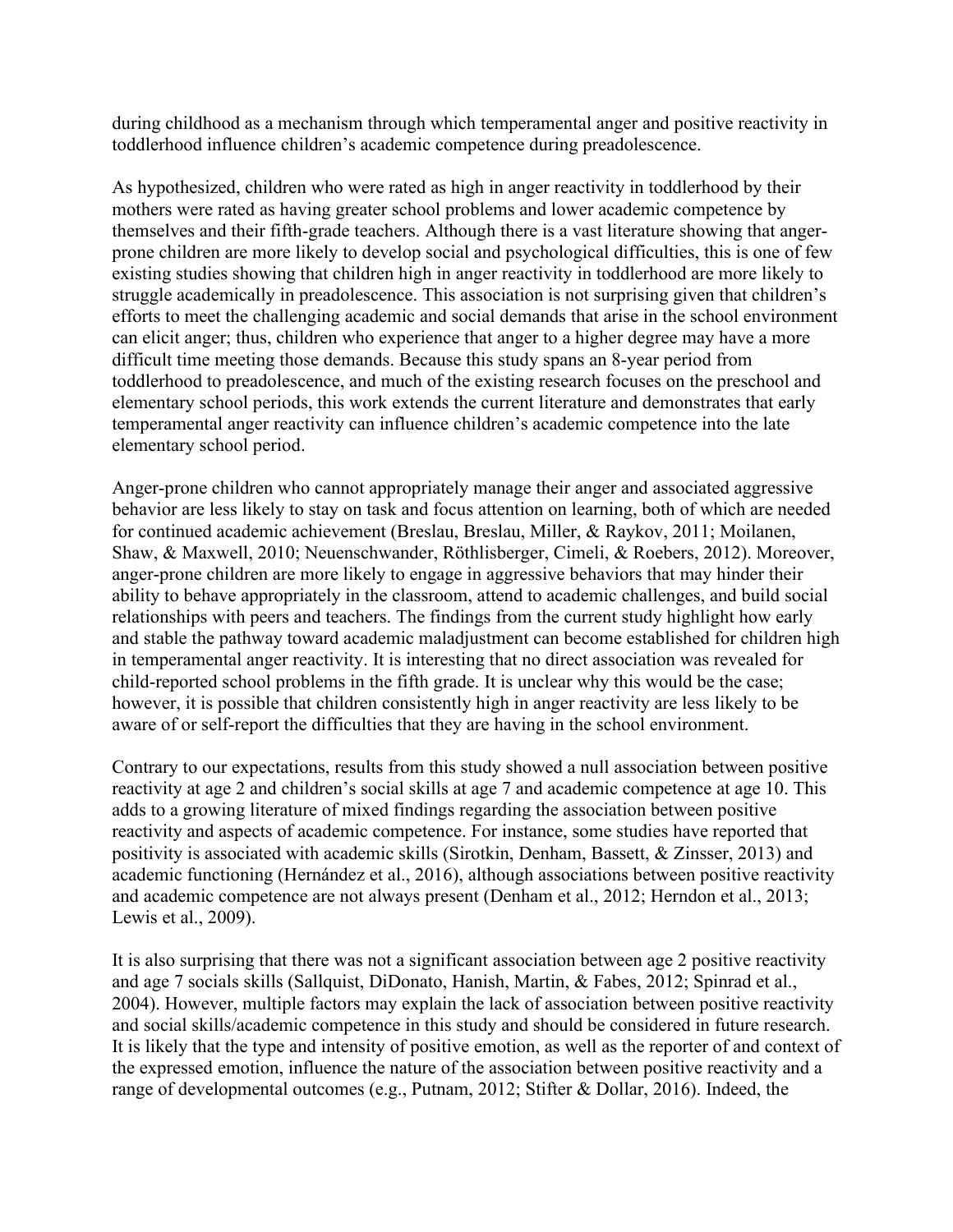heterogeneous nature of positive affect has been posited as explaining the seemingly mixed findings regarding the developmental role of positive affect. Specifically, high-intensity positive affect that involves strong approach behavior and low-intensity positive affect involving a pleasant emotional tone or contentment may each be associated with different developmental outcomes. Indeed, Kochanska, Aksan, Penney, and Doobay (2007) found that high-intensity positive affect was associated with lower self-regulatory abilities, whereas low-intensity positive affect was associated with greater self-regulatory abilities. A global measure of positive reactivity (temperamental pleasure) was used in the current study; therefore, associations between specific intensities of positive affect and social skills/academic competence may not have been detected. Future work needs to consider varying intensities/types of positive emotion, including the context in which the positive emotion is expressed, given that differing contexts are more likely to elicit varying intensities of positive affect; consideration of these factors may explain the mixed findings regarding positive reactivity and children's adjustment across a variety of realms.

In addition, most existing work has considered a broad measure of social competence, whereas in the current study we examined children's social skills specifically. It is widely accepted that additional levels of social competence, such as friendships and peer acceptance, are shown to have distinct associations with adaptive emotional functioning (B. L. Blair et al., 2015). Indeed, it is possible that toddler positive reactivity would be associated with other forms of social competence, such as peer acceptance, in early childhood, and this should also be investigated in future work. Moreover, it is possible that during early childhood, sophisticated social skills are not a requirement for building friendships. If this is the case, friendships may also serve to dampen some of the stress associated with academic challenges or provide a support system for children to draw on when attempting to meet academic demands, thereby increasing academic competence.

Another aim of the current study was to assess whether children's social skills in childhood predict academic competence in preadolescence, as rated by both children and their teachers. As expected, children's social skills, as rated by their first-grade teachers, were associated with greater academic performance and lower school problems per both the child's report and the fifth-grade teacher's report. These findings corroborate a large body of literature highlighting the importance of children's social functioning in influencing their academic adjustment. Indeed, positive associations have been found between children's academic competence and prosocial behavior and peer acceptance/social competence (e.g., Ladd, 2003; Welsh, Parke, Widaman, & O'Neil, 2001). These findings are intuitive: Children who are skilled socially and therefore more likely to be accepted by their peers likely are more involved in the classroom and therefore acquire greater opportunities for learning. In contrast, children who are rejected by their peers are at greater risk for withdrawing from the classroom (Wentzel et al., 2009).

Note that this association was consistent across multiple areas of children's academic functioning. Specifically, both child- and teacher-reported school problems, as indexed by children's learning and attention problems, as well as the broad array of academic functioning assessed through teacher report of academic performance, were associated in the expected direction with children's previous social skills. These findings highlight how pervasive the early impact of children's social functioning can be, at least within the academic and school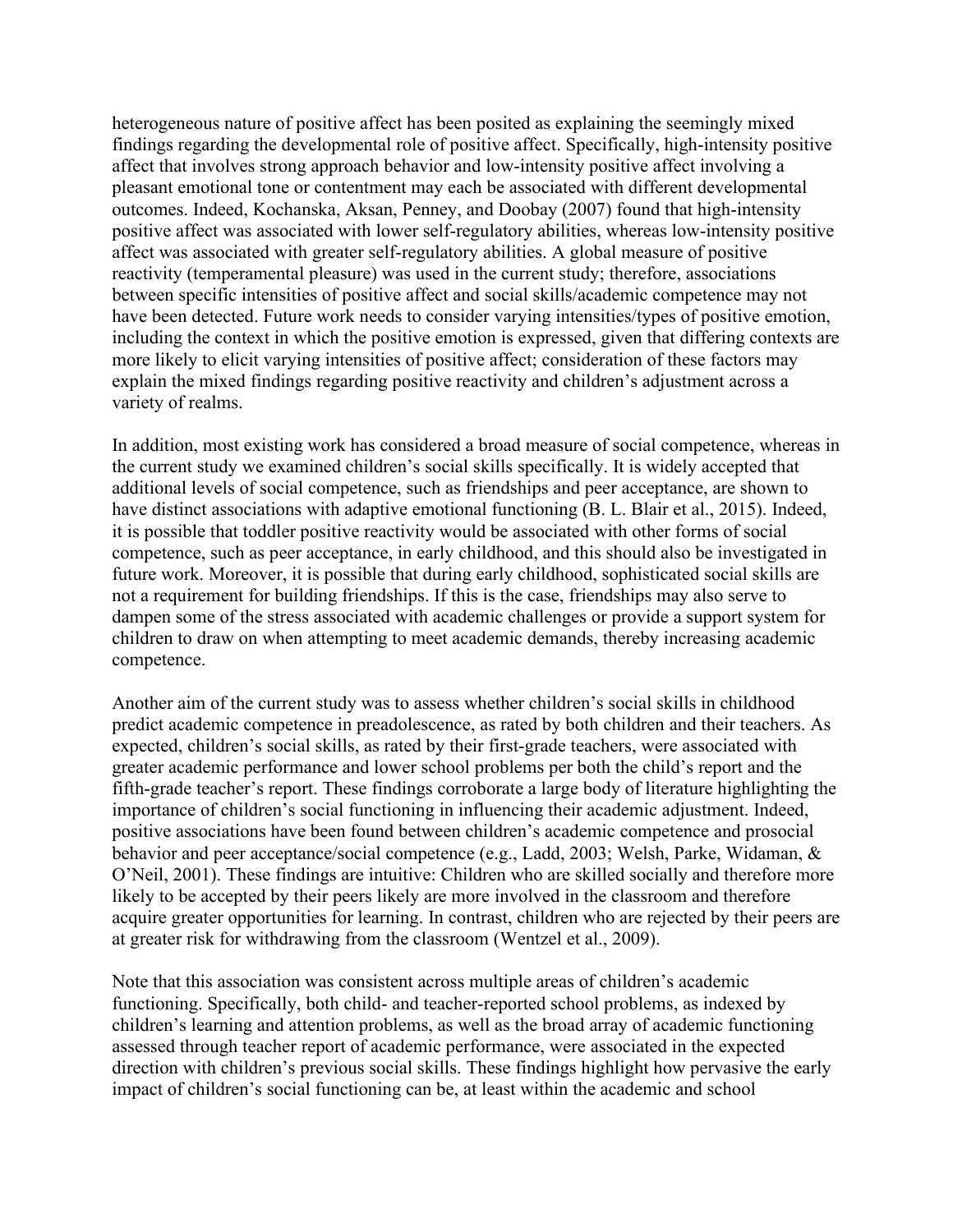environment. Future work should consider other aspects of children's social competence, such as friendships and peer acceptance, to assess whether this association holds.

Finally, as hypothesized, toddler anger reactivity at age 2 was associated with lower social skills at age 7, and lower social skills at age 7 were associated with both teacher and child reports of lower academic competence at age 10. All three indirect paths were significant, which suggests that this association exists across multiple levels of academic functioning and as rated by both the child himself/herself as well as the child's teacher. However, contrary to expectations, there was not a significant indirect effect of positive reactivity to academic competence through children's social skills.

The results of this study suggest that temperamental anger reactivity might be particularly salient in children's pathways toward academic competence and that one pathway by which anger-prone toddlers are at risk for academic challenges is through fewer opportunities to develop and practice appropriate social skills. These reduced opportunities to refine and practice their social skills in turn may negatively influence various aspects of children's experiences in the school environment, thus lowering their academic competencies. These findings are notable and add greatly to the existing literature explaining possible processes and mechanisms by which children's temperament early in development is associated with later academic functioning. This study provides initial evidence of the importance of considering social abilities as a mechanism that explains the negative association between temperamental anger and academic competence. However, many questions remain, and future work should consider how and why children's social skills in childhood are especially critical for anger-prone children in promoting academic adjustment. More specifically, there are likely differing developmental pathways by which children high in temperamental anger have lower academic competence, not just through social abilities; thus, additional work is warranted to examine additional process mechanisms, such as through previous academic skills, cognitive abilities, and/or behavior problems.

# Limitations and future directions

Despite the many strengths of this study, it is not without limitations. Only parent reports of temperamental anger and positive reactivity were considered. Although using a parent-reported measure gave a more general indication of children's reactivity across a broad range of contexts and situations, parental report is not unbiased (see Kagan & Fox, 2006). Certain parent characteristics, such as depression or personality, may influence parents' perceptions of their child (e.g., Hayden, Durbin, Klein, & Olino, 2010; Leerkes & Crockenberg, 2003). Future work should also consider behavioral and physiological measures of anger and positive reactivity. Assessing physiological arousal that is elicited in emotionally induced settings can provide important insight into reactivity that cannot be observed by parents or in a laboratory (e.g., Calkins, 2011; Porges, 2007). For instance, it is often assumed that arousal associated with anger results in behavior that is aggressive, loud, or socially inappropriate. However, high anger reactivity does not manifest itself in that way in all children. Some children may demonstrate high levels of physiological arousal in anger-inducing situations but show socially withdrawn behaviors (Graziano & Derefinko, 2013). It is unclear whether these behaviors have effects on social and academic competencies that are similar to those of the more overt behaviors. Moreover, as previously discussed, a general measure of temperamental pleasure was used in the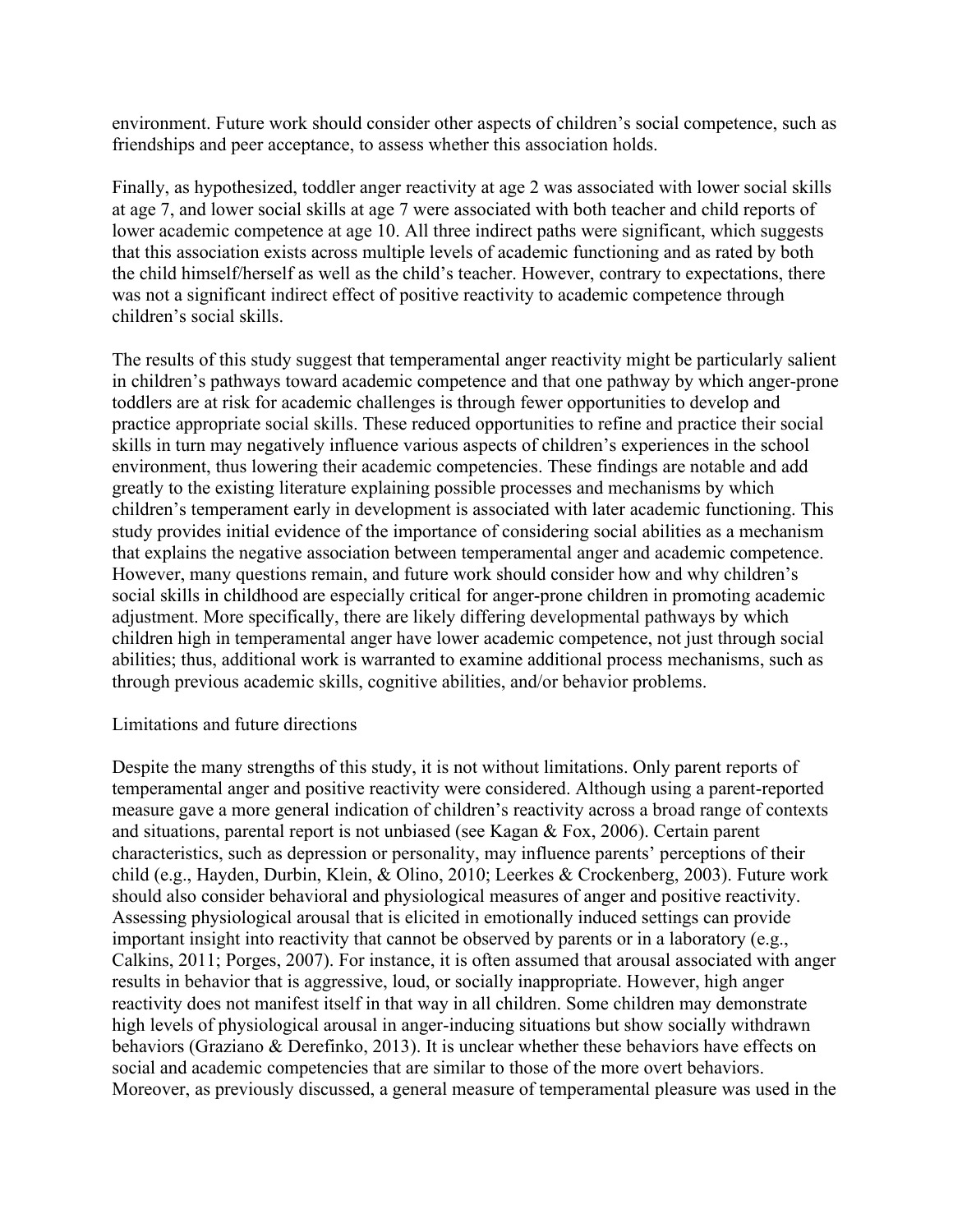current study as the measure of positive reactivity. It is possible that there are differing pathways for children prone to experiencing high-intensity, approach-based positivity and those who are prone to experiencing low-intensity positive reactivity. This is an important arena for future empirical investigations.

In addition, we did not include a measure of parenting in the current study. Certain parenting behaviors may facilitate or undermine the development of social skills for children high in anger reactivity. For example, sensitive parenting behaviors that help children identify their anger and strategize ways in which they can deal with that anger may facilitate greater social skills for emotionally reactive children (Calkins & Perry, 2016; Sroufe, 1996). That is, sensitive and supportive parenting may lessen the negative effect of high anger reactivity on social skills and subsequent academic competence because it provides children with tools they can use to be successful when acting independently. In contrast, overcontrolling or intrusive parenting that limits children's autonomy and opportunities for learning the skills necessary to manage their anger may exacerbate the association between early anger reactivity and subsequent social and academic adjustment (Bates, Pettit, Dodge, & Ridge, 1998; Fox & Calkins, 2003). Future work considering these associations is necessary.

# **Conclusion**

This study makes an important contribution to the literature by demonstrating that early anger reactivity is associated with fewer social skills in early childhood. Moreover, deficits in social skills by childhood have significant implications for academic competence in preadolescence. This work provides support for early entry points in teaching toddlers, especially those high in anger reactivity, to regulate their anger and engage in socially appropriate interactions with classmates and teachers. By intervening early in development, parents and clinicians can provide children with the support and resources that they need to succeed socially, which is likely to lessen subsequent academic difficulty. Thus, the current study has important implications for intervention and prevention as well as provides insights into the mechanisms that explain the association between early temperament and later academic functioning that add significantly to the existing literature.

**Acknowledgments.** We thank the parents and children who have repeatedly given their time and effort to participate in this research and are grateful to the entire RIGHT Track staff for their help in collecting, entering, and coding data.

**Funding.** This research was supported by a National Institute of Mental Health (NIMH) Behavioral Science Track Award for Rapid Transition (MH 55625); a NIMH FIRST Award (MH 55584) to Susan D. Calkins; and a NIMH grant (MH 58144) awarded to Susan D. Calkins, Susan P. Keane, and Marion O'Brien.

# **References**

Achenbach, T. M. (1992). *Manual for Child Behavior Checklist/2-3 and 1992 Profile*. Burlington, VT: University of Vermont, Department of Psychiatry.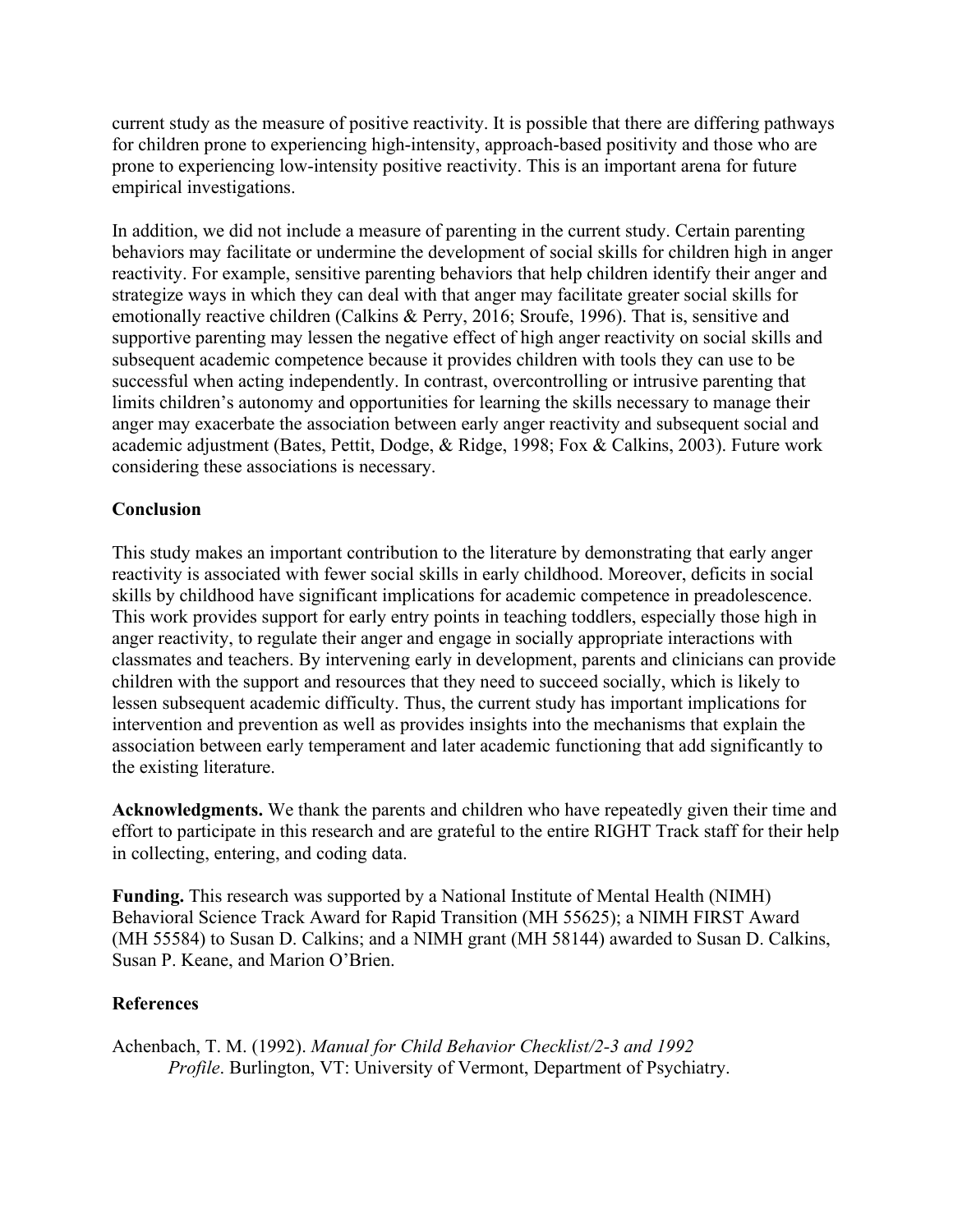- Achenbach, T. M., & Edelbrock, C. S. (1983). *Manual for the child behavior checklist and revised child behavior profile*. Burlington,NJ: University of Vermont, Department of Psychiatry.
- Bates, J. E., Pettit, G. S., Dodge, K. A., & Ridge, B. (1998). Interaction of temperamental resistance to control and restrictive parenting in the development of externalizing behavior. *Developmental Psychology*, 34, 982–995. doi:10.1037/0012-1649.34.5.982
- Blair, B. L., Perry, N. B., O'Brien, M., Calkins, S. D., Keane, S. P., & Shanahan, L. (2015). Identifying developmental cascades among differentiated dimensions of social competence and emotion regulation. *Developmental Psychology*, 51(8), 1062–1073. doi:10.1037/a0039472
- Blair, C. (2002). School readiness: Integrating cognition and emotion in a neurobiological conceptualization of children's functioning at school entry. *American Psychologist*, 57(2), 111–127. doi:10.1037/0003-066X.57.2.111
- Breslau, N., Breslau, J., Miller, E., & Raykov, T. (2011). Behavior problems at ages 6 and 11 and high school academic achievement: Longitudinal latent variable modeling. *Psychiatry Research*, 185(3), 433–437. doi:10.1016/j.psychres.2010.07.027
- Buhs, E. S., Ladd, G. W., & Herald, S. L. (2006). Peer exclusion and victimization: Processes that mediate the relation between peer group rejection and children's classroom engagement and achievement? *Journal of Educational Psychology*, 98(1), 1–13. doi:10.1037/0022-0663.98.1.1
- Calkins, S. D. (2011). Biopsychosocial models and the study of family processes and child adjustment. *Journal of Marriage and Family*, 73(4), 817–821. doi:10.1111/j.1741- 3737.2011.00847.x
- Calkins, S. D., Dedmon, S. E., Gill, K. L., Lomax, L. E., & Johnson, L. M. (2002). Frustration in infancy: Implications for emotion regulation, physiological processes, and temperament. *Infancy*, 3(2), 175–197. doi:10.1207/S15327078IN0302\_4
- Calkins, S. D., & Perry, N. B. (2016). The development of emotion regulation: Implications for child adjustment. In D. Cicchetti (Ed.), *Developmental psychopathology*: *Maladaptation and psychopathology* (pp. 187–242). Hoboken, NJ: John Wiley & Sons Inc.
- Caspi, A., Elder, G. H., & Bem, D. J. (1987). Moving against the world: Life-course patterns of explosive children. *Developmental Psychology*, 23(2), 308–313. doi:10.1037/0012- 1649.23.2.308
- Cole, D. A., & Maxwell, S. E. (2003). Testing mediational models with longitudinal data: Questions and tips in the use of structural equation modeling. *Journal of Abnormal Psychology*, 112(4), 558–577. doi:10.1037/0021-843X.112.4.558
- Demaray, M. K., Ruffalo, S. L., Carlson, J., & Busse, R. T. (1995). Social skills assessment: A comparative evaluation of six published rating scales. *School Psychology Review*, 24(4), 648–671.
- Denham, S. A. (1998). *Emotional development in young children*. New York, NY: Guilford Press.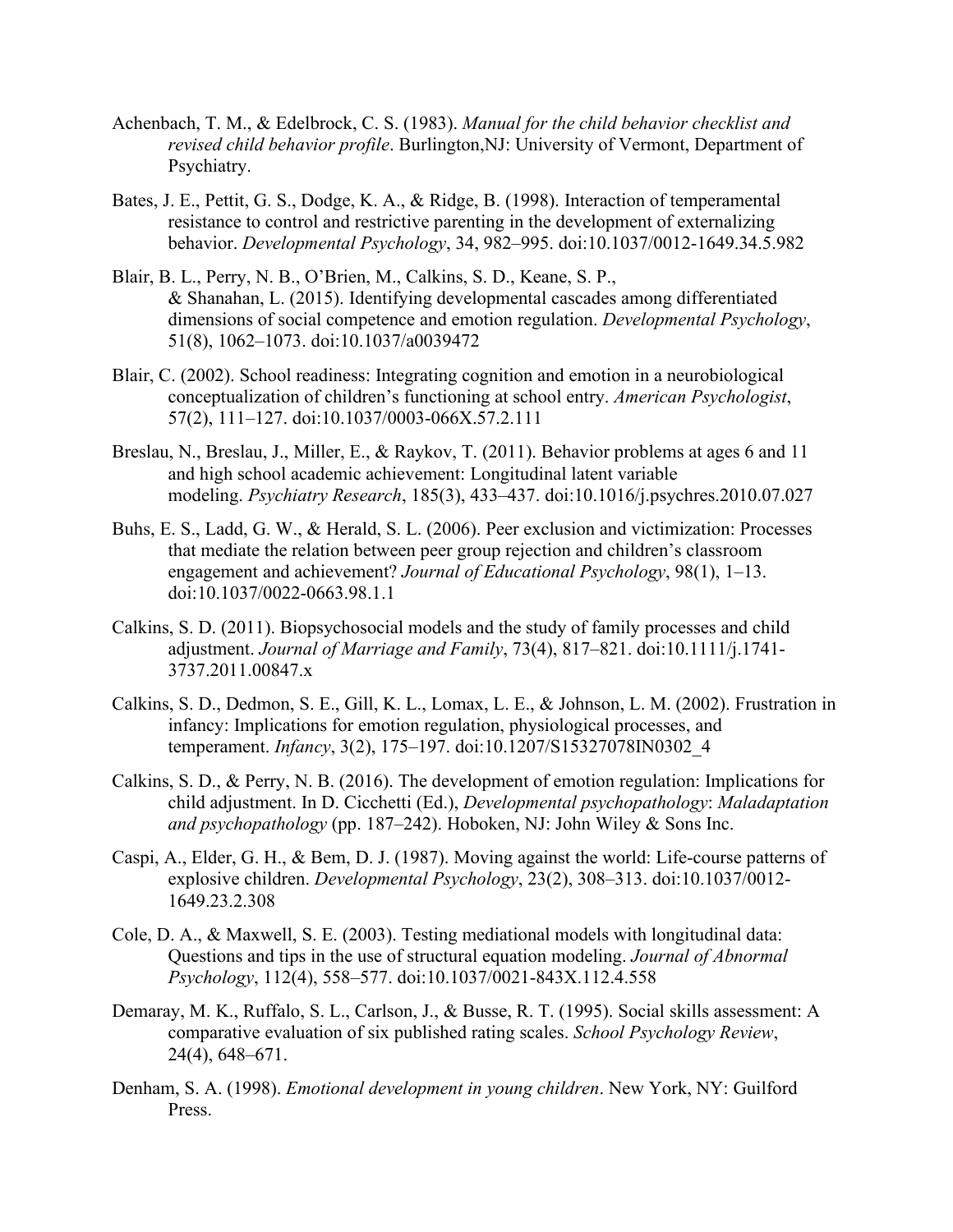- Denham, S. A., Bassett, H. H., Thayer, S. K., Mincic, M. S., Sirotkin, Y. S., & Zinsser, K. (2012). Observing preschoolers' social-emotional behavior: Structure, foundations, and prediction of early school success. *Journal of Genetic Psychology: Research and Theory on Human Development*, 173(3), 246–278. doi:10.1080/00221325.2011.597457
- Denham, S. A., McKinley, M., Couchoud, E. A., & Holt, R. (1990). Emotional and behavioral predictors of preschool peer ratings. *Child Development*, 61(4), 1145–1152. doi:10.2307/1130882
- Diaz, A., Eisenberg, N., Valiente, C., vanSchyndel, S., Spinrad, T. L., Berger, R., … Southworth, J. (2017). Relations of positive and negative expressivity and effortful control to kindergarteners' student–teacher relationship, academic engagement, and externalizing problems at school. *Journal of Research in Personality*, *67*, 3–14. doi:10.1016/j.jrp.2015.11.002
- DiPerna, J. C., & Elliott, S. N. (1999). Development and validation of the academic competence evaluation scales. *Journal of Psychoeducational Assessment*, 17(3), 207–225. doi:10.1177/073428299901700302
- Dougherty, L. R. (2006). Children's emotionality and social status: A meta-analytic review. *Social Development*, 15(3), 394–417. doi:10.1111/j.1467-9507.2006.00348.x
- Duncan, G. J., Dowsett, C. J., Claessens, A., Magnuson, K., Huston, A. C., Klebanov, P., … Japel, C. (2007). School readiness and later achievement. *Developmental Psychology*, 43(6), 1428–1446. doi:10.1037/0012-1649.43.6.1428
- Eisenberg, N., Fabes, R. A., Bernzweig, J., Karbon, M., Poulin, R., & Hanish, L. (1993). The relations of emotionality and regulation to preschoolers' social skills and sociometric status. *Child Development*, 64(5), 1418–1438. doi:10.2307/1131543
- Eisenberg, N., Fabes, R. A., & Spinrad, T. L. (2006). Prosocial development. In N. Eisenberg (Vol. Ed.), W. Damon & R. M. Lerner (Series Eds.), *Handbook of child psychology: Social, emotional, and personality development* (Vol. 3, 6th ed., pp. 646– 718). Hoboken, NJ: Wiley.
- Eisenberg, N., Spinrad, T. L., & Eggum, N. D. (2010). Emotion-related self-regulation and its relation to children's maladjustment. *Annual Review of Clinical Psychology*, *6*, 495–525. doi:10.1146/annurev.clinpsy.121208.131208
- Ensminger, M. E., & Slusarcick, A. L. (1992). Paths to high school graduation or dropout: A longitudinal study of a first-grade cohort. *Sociology of Education*, 65(2), 95–113. doi:10.2307/2112677
- Fox, N., & Calkins, S. D. (2003). The development of self-control of emotion: Intrinsic and extrinsic influences. *Motivation and Emotion*, 27, 7–26. doi:10.1023/A:1023622324898
- Goldsmith, H. H. (1996). Studying temperament via construction of the toddler behavior assessment questionnaire. *Child Development*, 67(1), 218–235. doi:10.2307/1131697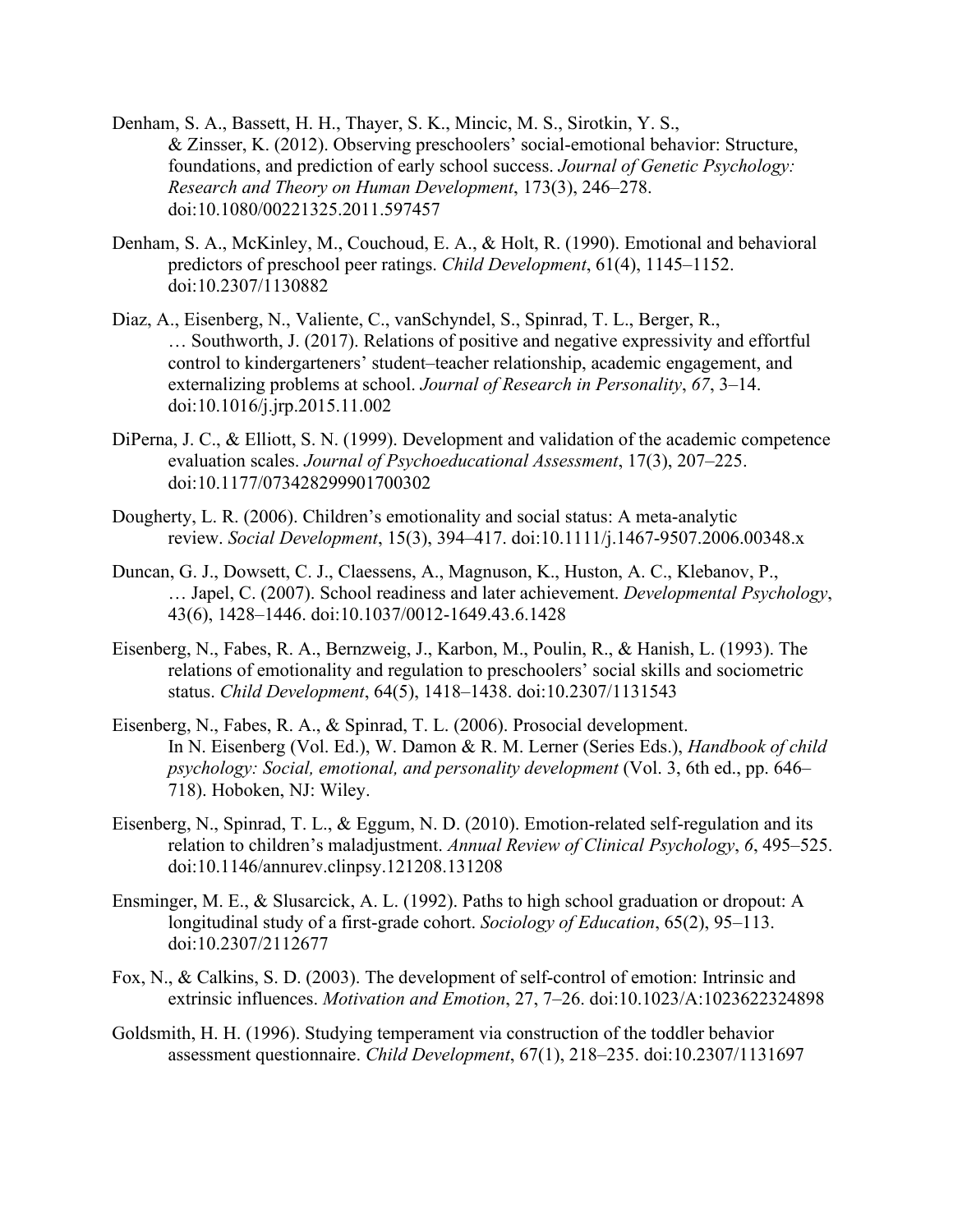- Graziano, P., & Derefinko, K. (2013). Cardiac vagal control and children's adaptive functioning: A meta-analysis. *Biological Psychology*, 94, 22–37. doi:10.1016/j.biopsycho.2013.04.011
- Graziano, P. A., Reavis, R. D., Keane, S. P., & Calkins, S. D. (2007). The role of emotion regulation in children's early academic success. *Journal of School Psychology*, 45(1), 3– 19. doi:10.1016/j.jsp.2006.09.002
- Gresham, F. M., & Elliott, S. N. (1990). *Social skills rating system (SSRS)*. Circle Pines, MN: American Guidance Service.
- Harter, S. (1985). *The self-perception profile for children: Revision of the perceived competence scale for children*. Denver, CO: University of Denver.
- Hayden, E., Durbin, E., Klein, D., & Olino, T. (2010). Maternal personality influences the relationship between maternal reports and laboratory measures of child temperament. *Journal of Personality Assessment*, 92(6), 586–593. doi:10.1080/00223891.2010.513308
- Hernández, M. M., Eisenberg, N., Valiente, C., vanSchyndel, S. K., Spinrad, T. L., Silva, K. M., … Southworth, J. (2016). Emotional expression in school context, social relationships, and academic adjustment in kindergarten. *Emotion*, 16(4), 553–566. doi:10.1037/emo0000147
- Herndon, K. J., Bailey, C. S., Shewark, E. A., Denham, S. A., & Bassett, H. H. (2013). Preschoolers' emotion expression and regulation: Relations with school adjustment. *Journal of Genetic Psychology: Research and Theory on Human Development*, 174(6), 642–663. doi:10.1080/00221325.2012.759525
- Hollingshead. (1975). *Four factor index of social status*. Unpublished manuscript, Yale University, New Haven, CT.
- Hu, L., & Bentler, P. M. (1999). Cutoff criteria for fit indexes in covariance structure analysis: Conventional criteria versus new alternatives. *Structural Equation Modeling*, 6(1), 1–55. doi:10.1080/10705519909540118
- Hubbard, J. A., & Coie, J. D. (1994). Emotional correlates of social competence in children's peer relationships. *Merrill-Palmer Quarterly*, 40(1), 1–20.
- Kagan, J., & Fox, N. A. (2006). Biology, culture, and temperamental biases. In N. Eisenberg (Vol. Ed.) and W. Damon & R. M. Lerner (Series Eds.), *Handbook of child psychology: Social, emotional, and personality development* (Vol. 3, 6th ed., pp. 167–225). Hoboken, NJ: Wiley.
- Keogh, B. K. (2003). *Temperament in the classroom: Understanding individual differences*. Baltimore, MD: Brookes.
- Kim, S., Nordling, J. K., Yoon, J. E., Boldt, L. J., & Kochanska, G. (2013). Effortful control in "hot" and "cool" tasks differentially predicts children's behavior problems and academic performance. *Journal of Abnormal Child Psychology*, 41(1), 43–56. doi:10.1007/s10802- 012-9661-4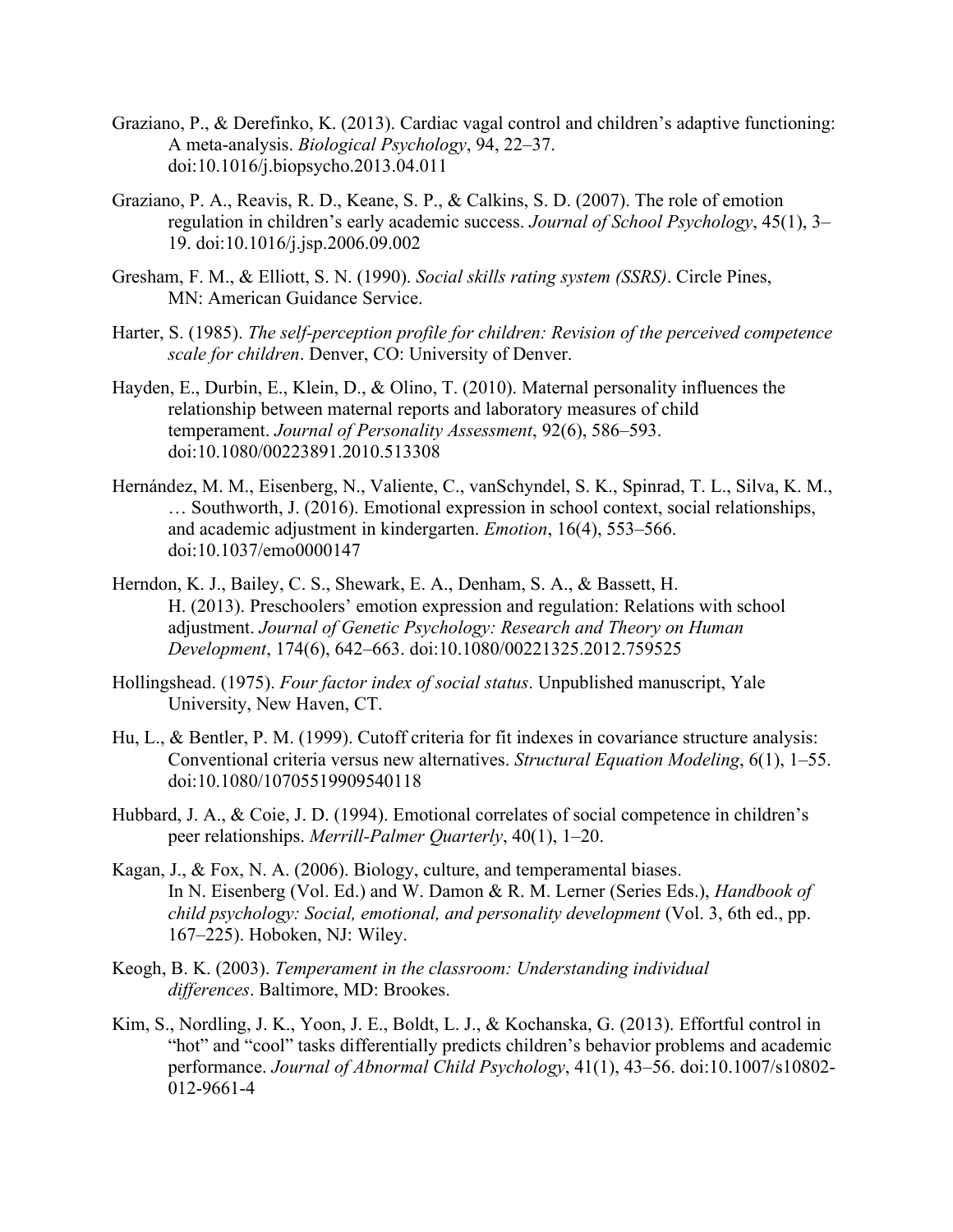- Kochanska, G., Aksan, N., Penney, S. J., & Doobay, A. F. (2007). Early positive emotionality as a heterogeneous trait: Implications for children's self-regulation. *Journal of Personality and Social Psychology*, 93(6), 1054–1066. doi:10.1037/0022-3514.93.6.1054
- Ladd, G. W. (1999). Peer relationships and social competence during early and middle childhood. *Annual Review of Psychology*, *50*, 333–359. doi:10.1146/annurev.psych.50.1.333
- Ladd, G. W. (2003). Probing the adaptive significance of children's behavior and relationships in the school context: A child by environment perspective. In R. V. Kail (Ed.), *Advances in child development and behavior* (Vol. 31, pp. 43–104). San Diego, CA: Academic Press.
- Ladd, G. W., Birch, S. H., & Buhs, E. S. (1999). Children's social and scholastic lives in kindergarten: Related spheres of influence? *Child Development*, 70(6), 1373–1400. doi:10.1111/1467-8624.00101
- Ladd, G. W., & Burgess, K. B. (2001). Do relational risks and protective factors moderate the linkages between childhood aggression and early psychological and school adjustment? *Child Development*, 72(5), 1579–1601. doi:10.1111/1467-8624.00366
- Leerkes, E., & Crockenberg, S. (2003). The impact of maternal characteristics and sensitivity on the concordance between maternal reports and laboratory observations of infant negative emotionality. *Infancy*, 4, 517–539. doi:10.1207/S15327078IN0404\_07
- Lewis, A. D., Huebner, E. S., Reschly, A. L., & Valois, R. F. (2009). The incremental validity of positive emotions in predicting school functioning. *Journal of Psychoeducational Assessment*, 27(5), 397–408. doi:10.1177/0734282908330571
- Linnenbrink, E. A. (2007). The role of affect in student learning: A multi-dimensional approach to considering the interaction of affect, motivation, and engagement. In P. A. Schutz & R. Pekrun (Eds.), *Emotion in education* (pp. 107–124). San Diego, CA: Elsevier. doi:10.1016/B978-012372545-5/50008-3
- MacKinnon, D. P., Lockwood, C. M., & Williams, J. (2004). Confidence limits for the indirect effect: Distribution of the product and resampling methods. *Multivariate Behavioral Research*, 39(1), 99–128. doi:10.1207/s15327906mbr3901\_4
- Marsh, H. W., & Hau, K. (2007). Applications of latent-variable models in educational psychology: The need for methodological-substantive synergies. *Contemporary Educational Psychology*, 32(1), 151–170. doi:10.1016/j.cedpsych.2006.10.008
- Moilanen, K. L., Shaw, D. S., & Maxwell, K. L. (2010). Developmental cascades: Externalizing, internalizing, and academic competence from middle childhood to early adolescence. *Development and Psychopathology*, 22(3), 635–653. doi:10.1017/S0954579410000337
- Muthén, L. K., & Muthén, B. O. (2012). *Mplus user's guide* (7th ed.), Los Angeles, CA: Authors.
- Neuenschwander, R., Röthlisberger, M., Cimeli, P., & Roebers, C. M. (2012). How do different aspects of self-regulation predict successful adaptation to school? *Journal of Experimental Child Psychology*, 113(3), 353–371. doi:10.1016/j.jecp.2012.07.004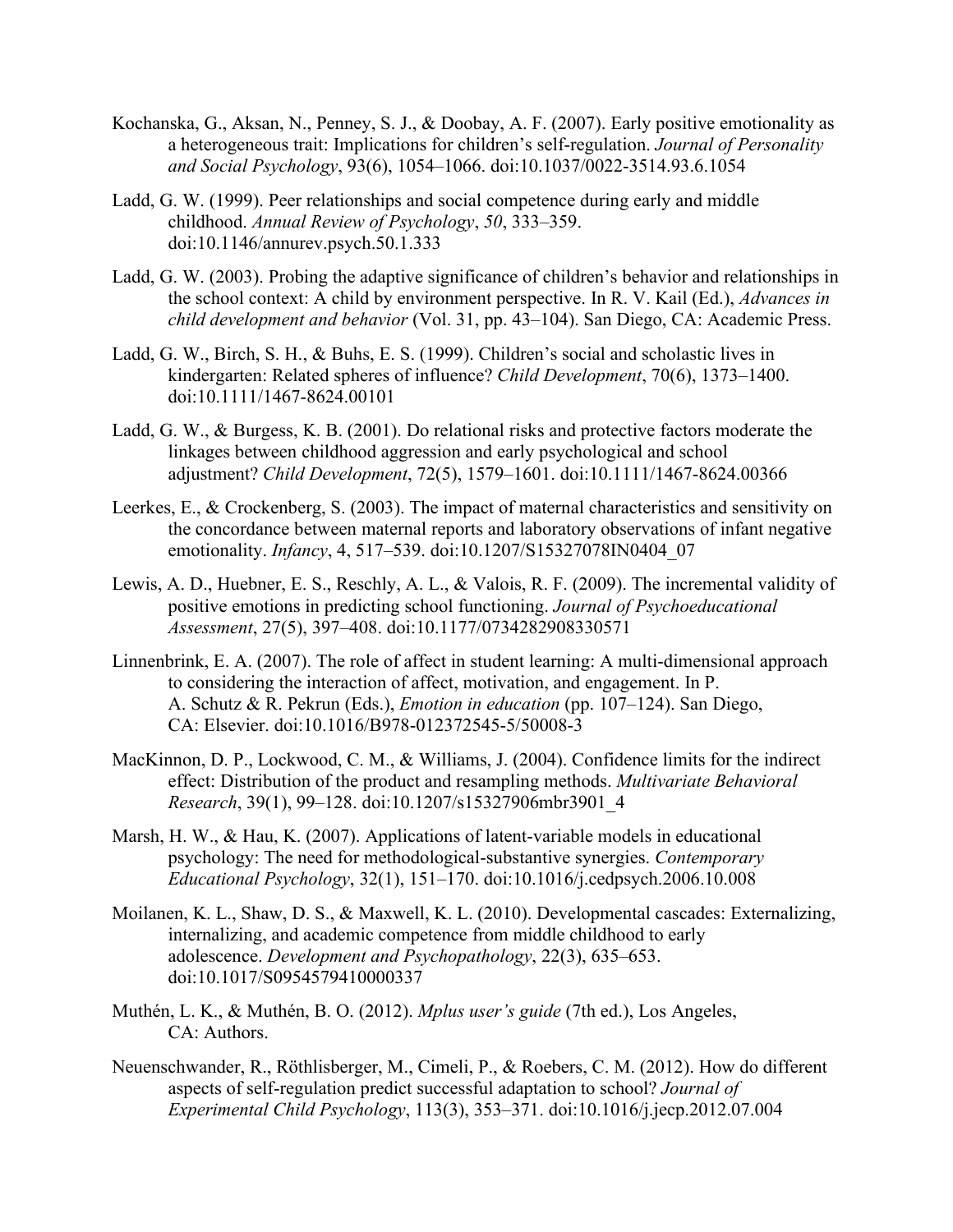- Parlade, M. V., Messinger, D. S., Delgado, C. F., Kaiser, M. Y., van Hecke, A. V., & Mundy, P. C. (2009). Anticipatory smiling: Linking early affective communication and social outcome. *Infant Behavior & Development*, 32(1), 33–43. doi:10.1016/j.infbeh.2008.09.007
- Pekrun, R. (2006). The control-value theory of achievement emotions: Assumptions, corollaries, and implications for educational research and practice. *Educational Psychology Review*, 18(4), 315–341. doi:10.1007/s10648-006-9029-9
- Pekrun, R., Elliot, A. J., & Maier, M. A. (2009). Achievement goals and achievement emotions: Testing a model of their joint relations with academic performance. *Journal of Educational Psychology*, 101(1), 115–135. doi:10.1037/a0013383
- Pekrun, R., Goetz, T., Titz, W., & Perry, R. P. (2002). Positive emotions in education. In E. Frydenberg (Ed.), *Beyond coping: Meeting goals, visions, and challenges* (pp. 149– 173). New York, NY: Oxford University Press. doi:10.1093/med:psych/9780198508144.003.0008
- Pekrun, R., & Linnenbrink-Garcia, L. (2012). Academic emotions and student engagement. In S. L. Christenson, A. L. Reschly, & C. Wylie (Eds.), *Handbook of research on student engagement* (pp. 259–282). New York, NY: Springer Science + Business Media. doi:10.1007/978-1-4614-2018-7\_12
- Pianta, R. C., Cox, M. J., & Snow, K. L. (2007). *School readiness and the transition to kindergarten in the era of accountability*. Baltimore, MD: Brookes.
- Pianta, R. C., & Stuhlman, M. W. (2004). Teacher-child relationships and children's success in the first years of school. *School Psychology Review*, 33, 444–458.
- Pope, A. W., & Bierman, K. L. (1999). Predicting adolescent peer problems and antisocial activities: The relative roles of aggression and dysregulation. *Developmental Psychology*, 35(2), 335–346. doi:10.1037/0012-1649.35.2.335
- Porges, S. W. (2007). The polyvagal perspective. *Biological Psychology*, 74, 116–143. doi:10.1016/j.biopsycho.2006.06.009
- Putnam, S. P. (2012). Positive emotionality. In M. Zentner & R. L. Shiner (Eds.), *Handbook of temperament* (pp. 105–123). New York, NY: Guilford Press.
- Raver, C. C. (2002). Emotions matter: Making the case for the role of young children's emotional development for early school readiness. *Social Policy Report*, 16(3), 3–18.
- Raver, C. C., Garner, P. W., & Smith-Donald, R. (2007). The roles of emotion regulation and emotion knowledge for children's academic readiness: Are the links causal? In R. C. Pianta, M. J. Cox, & K. L. Snow (Eds.), *School readiness and the transition to kindergarten in the era of accountability* (pp. 121–147). Baltimore, MD: Brookes.
- Reschly, A. L., Huebner, E. S., Appleton, J. J., & Antaramian, S. (2008). Engagement as flourishing: The contribution of positive emotions and coping to adolescents' engagement at school and with learning. *Psychology in the Schools*, 45(5), 419–431. doi:10.1002/pits.20306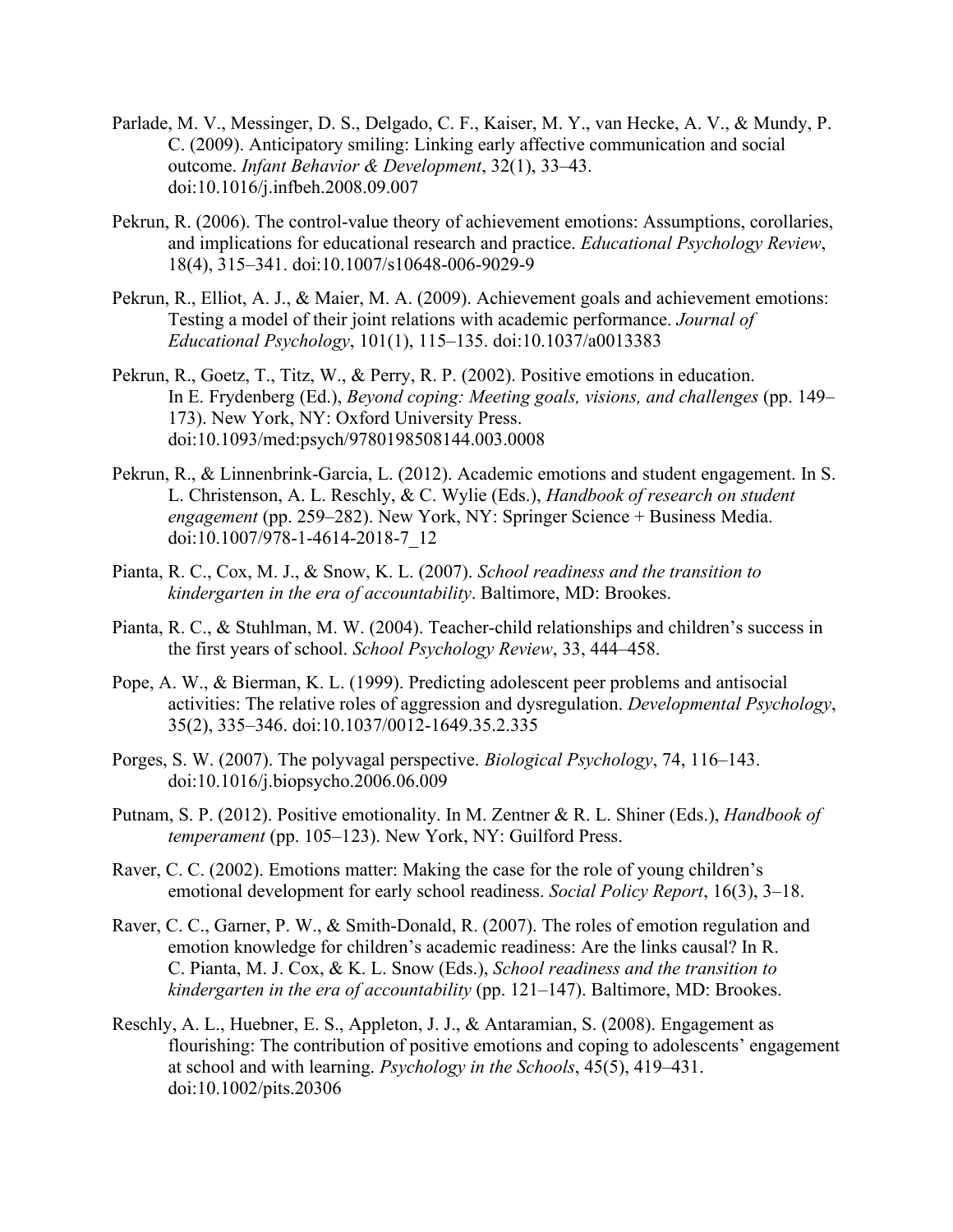- Reynolds, C. R., & Kamphaus, R. W. (2004). *BASC-2*. *Behavior assessment system for children*. Hoboken, NJ: John Wiley & Sons, Inc.
- Robinson, J. L., Zahn-Waxler, C., & Emde, R. N. (1994). Patterns of development in early empathic behavior: Environmental and child constitutional influences. *Social Development*, 3(2), 125–145. doi:10.1111/j.1467-9507.1994.tb00032.x
- Rose-Krasnor, L., & Denham, S. (2009). Social-emotional competence in early childhood. In K. H. Rubin, W. M. Bukowski, & B. Laursen (Eds.), *Handbook of peer interactions, relationships, and groups* (pp. 162–179). New York, NY: Guilford Press.
- Rothbart, M. K., Ahadi, S. A., & Hershey, K. L. (1994). Temperament and social behavior in childhood. *Merrill-Palmer Quarterly*, 40(1), 21–39.
- Rothbart, M. K., & Bates, J. E. (2006). Temperament. In N. Eisenberg (Vol. Ed.) and W. Damon & R. M. Lerner (Series Eds.), *Handbook of child psychology: Social, emotional, and personality development* (Vol. 3, 6th ed., pp. 99–166). Hoboken, NJ: Wiley.
- Rubin, K. H., Bukowski, W. M., & Parker, J. G. (2006). Peer interactions, relationships, and groups. In N. Eisenberg (Vol. Ed.) and W. Damon & R. M. Lerner (Series Eds.), *Handbook of child psychology: Social, emotional, and personality development* (Vol. 3, 6th ed., pp. 571–645). Hoboken, NJ: Wiley.
- Rydell, A., Thorell, L. B., & Bohlin, G. (2007). Emotion regulation in relation to social functioning: An investigation of child self-reports. *European Journal of Developmental Psychology*, 4(3), 293–313. doi:10.1080/17405620600783526
- Saarni, C., Mumme, D. L., & Campos, J. J. (1998). Emotional development: Action, communication, and understanding. In N. Eisenberg (Ed.), *Handbook of child psychology: Social, emotional, and personality development* (Vol. 3, 5th ed., pp. 237– 309). Hoboken, NJ: Wiley.
- Sallquist, J., DiDonato, M. D., Hanish, L. D., Martin, C. L., & Fabes, R. A. (2012). The importance of mutual positive expressivity in social adjustment: Understanding the role of peers and gender. *Emotion*, 12(2), 304–313. doi:10.1037/a0025238
- Schultz, D., Izard, C. E., Stapleton, L. M., Buckingham-Howes, S., & Bear, G. A. (2009). Children's social status as a function of emotionality and attention control. *Journal of Applied Developmental Psychology*, 30(2), 169–181. doi:10.1016/j.appdev.2008.12.002
- Shiner, R. L., Buss, K. A., McClowry, S. G., Putnam, S. P., Saudino, K. J., & Zentner, M. (2012). What is temperament now? Assessing progress in temperament research on the twenty‐fifth anniversary of Goldsmith et al. (1987). *Child Development Perspectives*, 6(4), 436–444.
- Sirotkin, Y. S., Denham, S. A., Bassett, H. H., & Zinsser, K. (2013). Keep calm and carry on: The importance of children's emotional positivity and regulation for success in Head Start. *NHSA Dialog*, 16(2), 113–119.